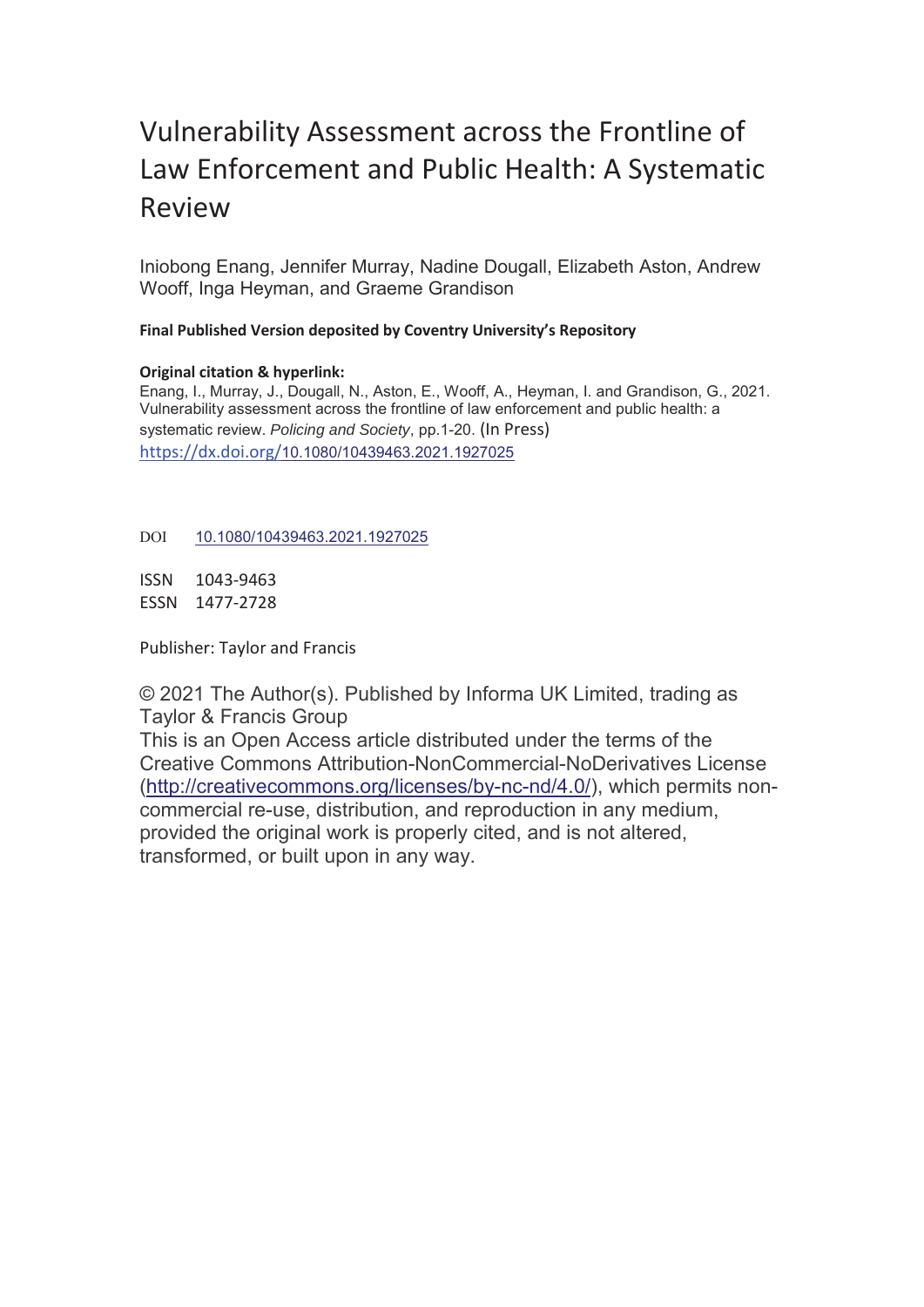Routledge Taylor & Francis Group

a OPEN ACCESS **B** Check for updates

# Vulnerability assessment across the frontline of law enforcement and public health: a systematic review

Iniobong Enang <sup>na</sup>, Jennifer Murray<sup>b</sup>, Nadine Dougall<sup>b</sup>, Elizabeth Aston<sup>c</sup>, Andrew Wooff<sup>c</sup>, Inga Heyman<sup>b</sup> and Graeme Grandison <sup>o d</sup>

<sup>a</sup>Faculty of Business and Law, School of Strategy and Leadership, Coventry University, Coventry, UK; <sup>b</sup>Mental Health Theme, School of Health and Social Care, Edinburgh Napier University (ENU), Edinburgh, UK; School of Applied Sciences, Criminology, Edinburgh Napier University, Edinburgh, UK; <sup>d'</sup>The Rivers Centre, Edinburgh, UK

#### **ARSTRACT**

Assessing vulnerability is an international priority area across law enforcement and public health (LEPH). Most contacts with frontline law enforcement professions now relate to 'vulnerability'; frontline health responders are experiencing a similar increase in these calls. To the authors' best knowledge there are no published, peer-reviewed tools which specifically focus on assessing vulnerability, and which are specifically designed to be applicable across the LEPH frontline. This systematic review synthesised 33 eligible LEPH journal articles, retaining 18 articles after quality appraisal to identify assessment guidelines, tools, and approaches used relevant to either law enforcement and/or public health professions. The review identifies elements of effective practice for the assessment of vulnerability, aligned within four areas: prevention, diversion/triage, specific interventions, and training across LEPH. It also provides evidence that inter-professional/integrated working, shared training, and aligned systems are critical to effective vulnerability assessment. This systematic review reports, for the first time, effective practices in vulnerability assessment as reported in peerreviewed papers and provides evidence to inform better multi-agency policing and health responses to people who may be vulnerable.

#### **ARTICLE HISTORY**

Received 1 September 2020 Accepted 26 April 2021

#### **KEYWORDS**

Vulnerability; policing; public health; law enforcement; complex needs; systematic review; evidence synthesis; assessment

# Introduction

One of the leading national priorities in Scotland is the imperative to appropriately respond to and effectively assess people who may have 'vulnerabilities' (Murray et al. 2018, 2021). This stance is echoed in the UK and beyond (Kesic et al. 2019, National Police Chief's Council 2018, Scottish Government 2017). However, as demonstrated in a recent scoping review of the LEPH literature, there is no consensus definition of vulnerability (Enang et al. 2019). In more recent work within Scotland which aimed to develop a national agenda around LEPH research and partnership working, vulnerability assessment was deemed a top priority and a broad definition of vulnerability was proposed: 'everyone can be vulnerable and this will vary depending on the context, the situation and across the person's lifespan' (Murray et al. 2021, p. 11).

Police responding to calls involving people who are vulnerable is particularly pertinent in the context of austerity, or a pandemic, where the functioning of wider health and social services and from within the community may be limited. The role of police in the UK as a 'secret social service'

CONTACT Iniobong Enang **a**d5630@coventry.ac.uk

© 2021 The Author(s). Published by Informa UK Limited, trading as Taylor & Francis Group

This is an Open Access article distributed under the terms of the Creative Commons Attribution-NonCommercial-NoDerivatives License (http:// creativecommons.org/licenses/by-nc-nd/4.0/), which permits non-commercial re-use, distribution, and reproduction in any medium, provided the original work is properly cited, and is not altered, transformed, or built upon in any way.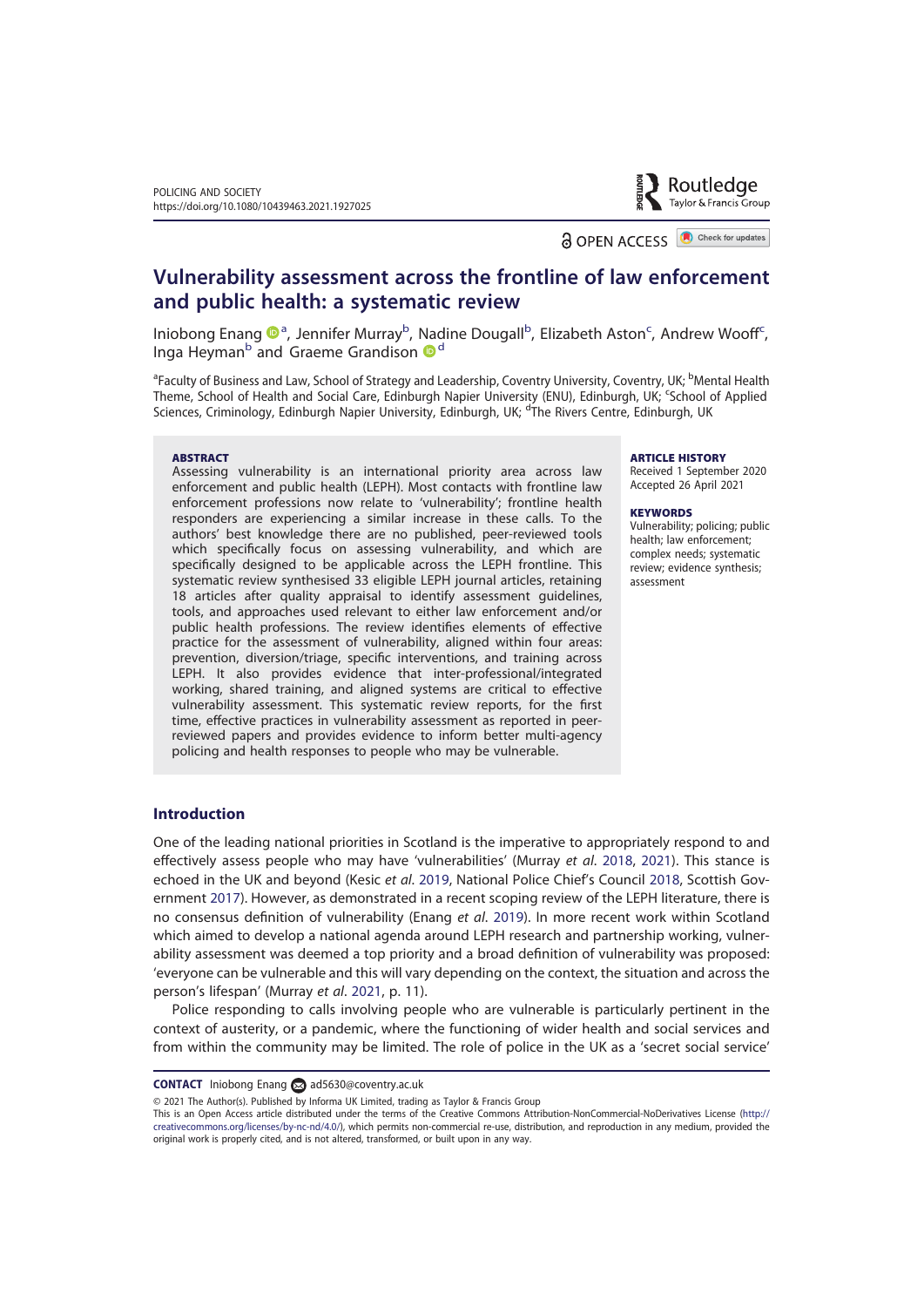has been acknowledged for quite some time (Punch 1979). Wood and Watson (2017) argued that advancements have been made in shifting the knowledge and attitudes of officers beyond their law enforcement role, towards a role as mental health interventionists. Regardless of where the emphasis is at any point in time regarding which 'core' functions the police should focus on, it is likely that they will frequently come across and need to assess people with vulnerabilities.

Scotland is a country with a population in the region of 5.5 million, and in 2018 alone, there were 570 incidents added to the Police Scotland Vulnerable Person's Database every day: totalling 208,050 in the year (Bell 2019). An estimated 80% of calls to the police in Scotland, and across the UK, relate to vulnerability (Graham 2017). In 2016, Police Scotland received over 3.4 million calls and attended over 900,000 incidents, with only one-fifth of these resulting in a crime being recorded (Graham 2017). These calls are often around mental health distress or other public health related concerns (Policing 2026, Her Majesty's Inspectorate of Constabulary and Fire & Rescue Services 2018, Sondhi and Williams 2018). Examples include substance use problems (Burris and Burrows 2009, Jardine et al. 2012), missing persons (Woolnough 2019, Bell 2019), distress and suicidal behaviour (Bell 2019, Dougall et al. 2020a, 2020b, Kesic et al. 2019), and care of the elderly (Bows 2018).

This issue is not restricted to the UK. Similar figures in Canada demonstrate that calls to the police around mental health distress and vulnerability account for 20% of non-crime calls and people with a mental health problem are four times more likely to be arrested (Boyce et al. 2015). Durham Regional Police Services (DRPS) saw an increase of 50% in mental health related calls between 2012 and 2017 (DRPS 2017). In tandem, the number of presentations for mental distress, suicide, and related selfharm presentations to the Emergency Department and ambulance services have also risen (Dougall et al. 2014, Duncan et al. 2019, Keown 2013). In Scotland alone, there was an observed 15% increase in recorded suicide rates of people in 2018 (Dougall et al. 2020a, 2020b, The Scottish Public Health Observatory 2019). Assessing vulnerability therefore is important for the police, who frequently are required to assist people in mental distress (Dougall et al. 2020a, 2020b, Enang et al. 2019, Kesic et al. 2019).

People contacting and presenting across LEPH services are often the same individuals (HMICFRS 2018, van Dijk, et al. 2019). The practice of contacting multiple LEPH services for similar or the same issues is complex and may indicate: (1) absence of joined-up service provision and communication; (2) absence of appropriate assessment, care management planning, and/or safety planning on first presentation; and/or (3) multiple co-morbidities and social care issues requiring a cross-service response which is absent, or perceived to be absent (Christmas et al. 2018, 2019).

It is imperative that LEPH frontline staff is supported to work in an integrated manner when tackling issues that are situated within public service systems (Cristofoli et al. 2017). This includes, but is not limited to: incorporating shared values, definitions of complex constructs; training; policies; and approaches where possible (Bartkowiak-Théron and Asquith 2017, Dougall et al. 2020a, 2020b, Enang et al. 2019, HM Government 2014, Kesic et al. 2019, Murray et al. 2021). These can then be used to guide the assessment and management of people who may be considered vulnerable in a person-centred manner when interacting with services.

The overarching aim of the current review is to identify effective components of vulnerability assessment across LEPH. Prior to this, however, greater discussion around the current context and understandings of 'vulnerability' must first be presented, to underpin what we mean by vulnerability within our work and what is meant by vulnerability within the published LEPH literature.

#### The vulnerability context so far

The term 'vulnerability' has been controversial. Some professions now label vulnerability as 'complex needs', with vulnerability considered as either synonymous with complex needs and/or as a component of complex needs (Department for Communities and Local Government 2015, Iacono 2014, Whitehurst 2007). The controversial use of the term vulnerability may exist because some consider it as stigmatising/patronising when taken from the 'inherently vulnerable' perspective, or from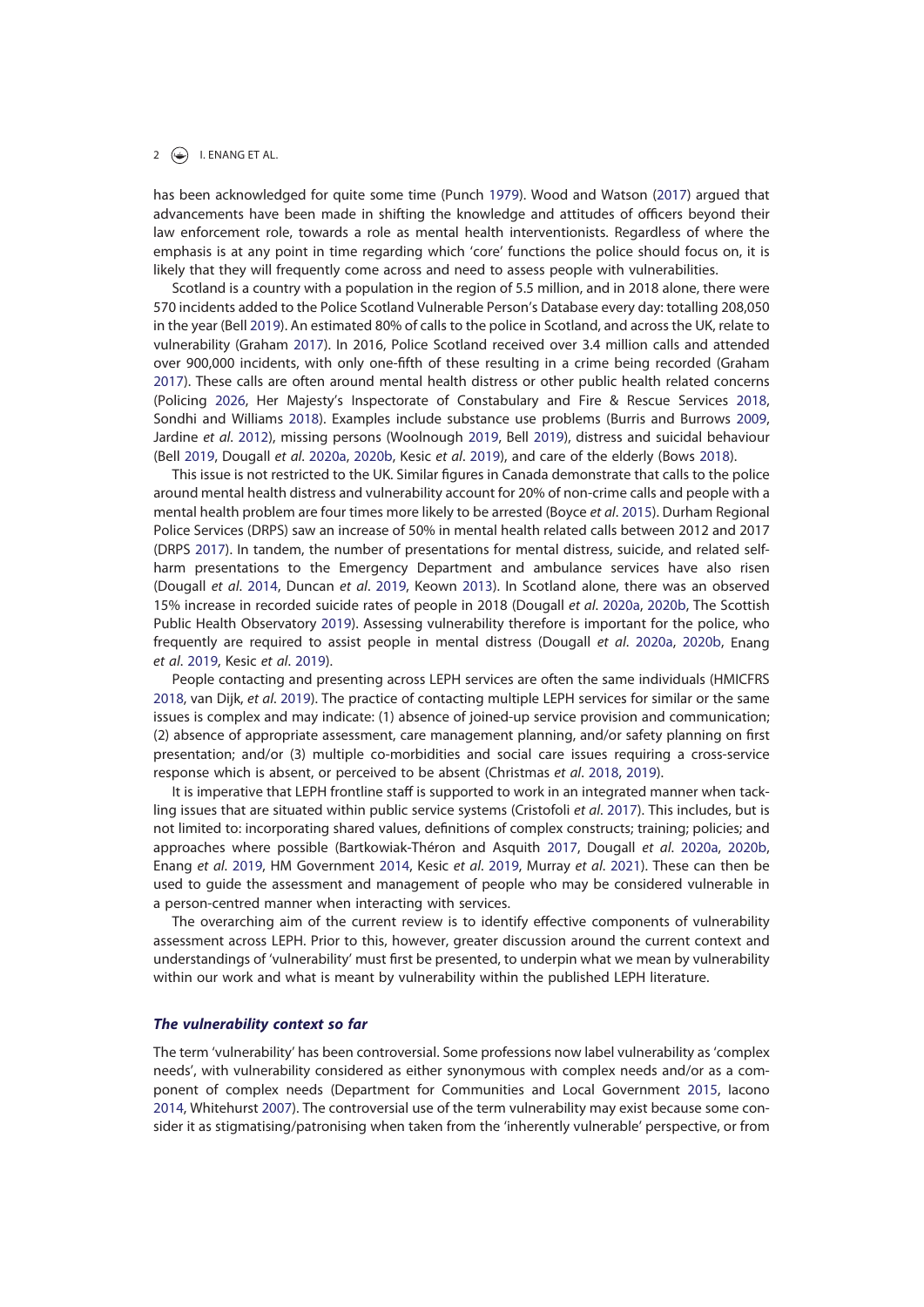a dislike of the implication that it may be disempowering or foster dependency (Brown 2017). In Scotland, there has been debate around the use of the word vulnerable within legislation supporting adults who may be at risk of harm. An agreed core principle of the Adult Support and Protection (Scotland) Act 2007 saw the word vulnerable removed from the title in recognition that the presence of a condition or situation does not automatically mean that an individual is an 'adult at risk'. The current review chose to maintain the use of vulnerable over 'complex needs' to best align to the language used previously and across LEPH professions, policy and strategy documents, and the international literature.

Vulnerability is a term used commonly across LEPH practice, but one that is poorly defined (Asquith et al. 2017, Keay and Kirby 2018, Enang et al. 2019). When attempting to identify a unified definition of vulnerability in the LEPH context, Enang et al. (2019) found only four definitions across the shared literature, and all were too context-specific to apply broadly across the assessment of vulnerability within LEPH. Given the complexity of the term itself and the application of it within LEPH, we are clear that people are not inherently vulnerable and should not be labelled as such across all situations (Enang et al. 2019, Murray et al. 2021).

Considering the fragmented definitions of vulnerability that currently exist within the LEPH community, we propose a more inclusive and holistic working definition of vulnerability. Within the context of the current review, we define a person with vulnerability as: 'one whose physical, mental, or social well-being is challenged, and/or one who is unable to access support at a particular time'. Used in this context, the word 'challenged' refers to a situation where a person's physical, mental, and/or social well-being may be compromised.

The complexities associated with assessing vulnerability across LEPH professions are also numerous. They include the nature of definitions of vulnerability; the operational responses and processes used across LEPH professional groups; behavioural responses of LEPH professional groups (separately and in consort); the number of different groups of people involved; the different levels of response and seniority required; the attributes of physical/ personal, social/family and environmental characteristics; and the number, nature, and variability of the potential outcomes (Keay and Kirby 2018). The authors emphasise that no single model, tool, or training on vulnerability can possibly cover all these variables and outcomes, nor, possibly, should they. However, identifying empirically supported elements of vulnerability assessment shared across LEPH, can potentially inform the future development of evidence-informed assessment and training.

The current paper builds on previous work. First, it responds to Murray et al.'s (2021) call to critically consider vulnerability assessment as a LEPH priority. Second, it attempts to bridge the gap identified by a scoping review of the LEPH literature on the need to understand how vulnerability is defined and assessed across LEPH (Enang et al. 2019). Accordingly, the overarching aim of the current systematic review is to identify effective components of vulnerability assessment across published, peer-reviewed LEPH literature. The key research question that will be addressed in this review is: How has vulnerability been assessed across LEPH organisations in countries belonging to the Organisation of Economic Co-operation and Development (OECD)?

#### **Methods**

The systematic review follows the Preferred Reporting Items for Systematic reviews and Meta-Analyses (PRISMA) methodology (Moher et al. 2009). The methods, search strategy and inclusion/exclusion criteria used were explicit to allow replication. The definition of vulnerability was purposefully broad, encompassing both situational/contextual and intrinsic/person-specific aspects, and representing the definitions and approaches to vulnerability across LEPH agencies, to obtain potential evidence, and what it means to be deemed as vulnerable. The literature search was not restricted by professional classifications of journals or on LEPH professional groups (see eligibility criteria below). As the papers identified were heterogenous in their methods, a modified narrative synthesis framework for mixed-methods reviews was used during the quality appraisal, data extraction, and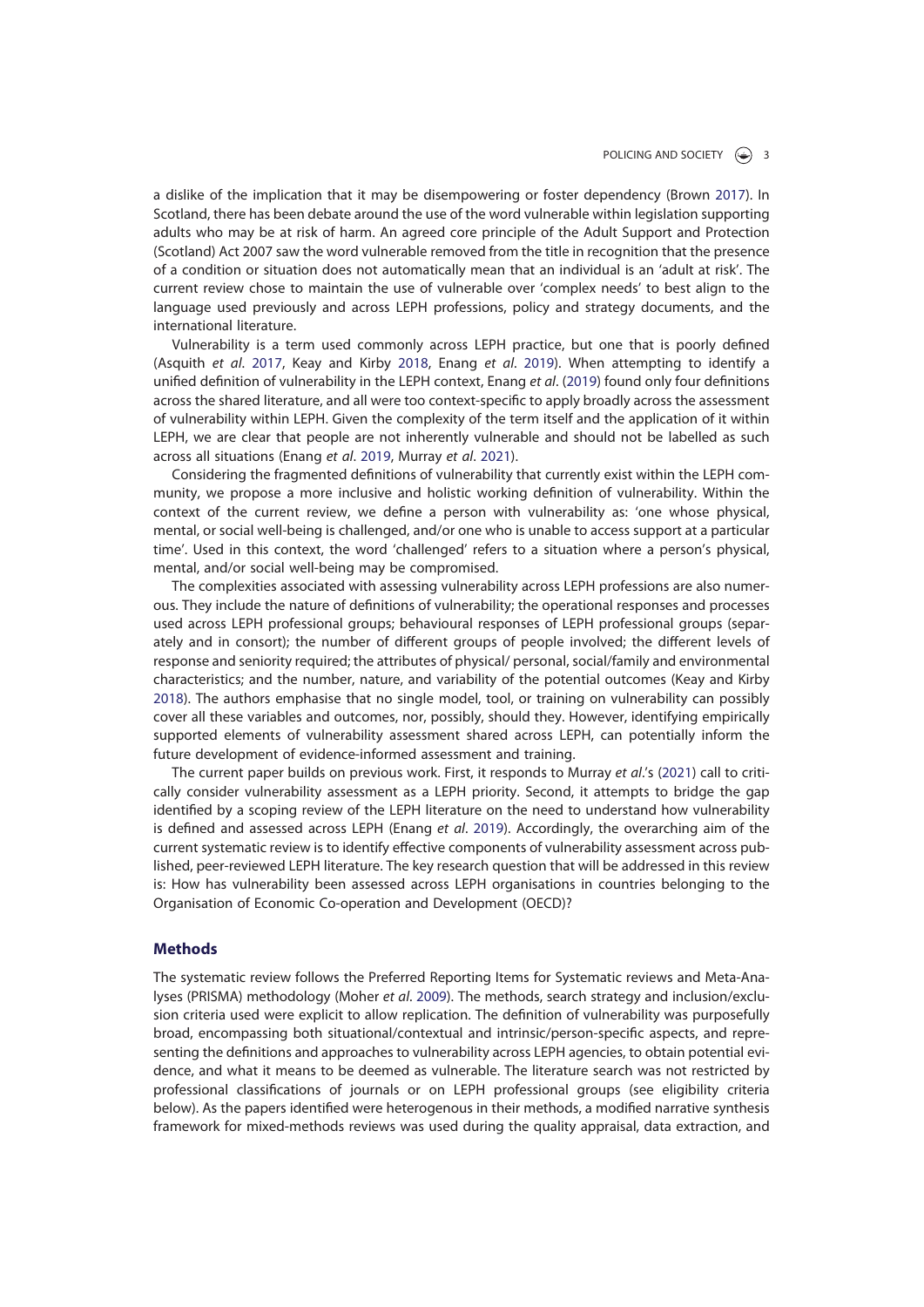#### $4 \quad \Leftrightarrow$  I. ENANG ET AL.

data synthesis (Popay et al. 2006). The search strategy involved searches of the electronic bibliographic databases using the EBSCO Platform, including Psychological Information Database, Medical Literature Analysis and Retrieval Systems Online, Cumulative Index of Nursing and Allied Health Literature, and Criminology Collection, and Sociology Collection.

Search strategy filters comprised relevant terms and synonyms which were combined using the BOOLEAN operators 'OR' and 'AND' (see Appendices 1 and 2). Searches were conducted on Title and Abstract search fields. Hand searching of the reference lists of included papers was applied to identify any potentially missed papers. Articles published between 2000 and 2018 were included in the review. The year 2000 was selected as the lower limit because the Adults with Incapacity (Scotland) Act 2000 was passed then, and this review set out to address a national priority of Scotland. The year 2018 is the upper limit because the literature search was conducted at that time.

To support the validity and relevance of this review, an Expert Advisory Group (EAG) was consulted. This group supported the co-creation of the research priorities (Murray et al. 2018, 2021), the design of this review, and the interpretation of findings. The EAG consists of 26 senior level stakeholders across LEPH professions and people with lived experience (see Murray et al. 2018, for further details). For the current review, a sub-set of six responders from the EAG actively advised.

#### Inclusion/exclusion criteria

Retrieved articles were included if they directly related to (a) vulnerability and its assessment; (b) adult population above 16 years old who use/access LEPH facilities; and (c) LEPH professional groups were included. The choice to categorise adults as aged 16 years and over stems from legislation in some OECD countries, including Scotland, which use this threshold to define adulthood (e.g. Adult Support and Protection (Scotland) Act 2007 (The National Archives 2007). Studies from only OECD countries were included as they typically have similar political, legislative and socio-economic structures that shape the development and implementation of LEPH, allowing better comparison. Only articles published in English were included because there was no multilingual researcher in the team, and our resources were finite. To ensure high levels of validity and originality, only peer-reviewed articles were included in the review (Kelly et al. 2014); book chapters and reviews, research commentaries and nonpeer-reviewed articles were excluded. While including grey literature would have elicited a broader set of interventions being undertaken by LEPH agencies around vulnerability, it was decided to include only published peer-review articles in this systematic review as a first line in establishing the evidence base. Since the current review aims to identify components of vulnerability assessment, article titles, abstracts and keywords unrelated to vulnerability were excluded; papers had to explicitly discuss vulnerability to be included rather than related concepts. Papers of any type were retained for full text review, including empirical research, literature reviews, theoretical contributions, and published protocols.

#### Search strategy

As depicted in Figure 1, 82 articles were identified following database searching.

Using the EBSCO platform, 21 articles were retrieved from Cumulative Index of Nursing and Allied Health Literature, Medical Literature Analysis and Retrieval Systems Online, and Psychological Information Database. From the Criminology and Sociology Collections on the ProQuest platform, 61 articles were retrieved. Sixty articles remained after removing 22 duplicates, and these were screened for eligibility. Twenty-seven articles were excluded based on the exclusion criteria, leaving 33 eligible full text articles. Fifteen articles were excluded after quality appraisal, leaving 18 articles for further synthesis.

Of the 18 included papers, two had a public health focus (incorporating health and social care contexts), 15 had a predominantly law enforcement focus (including criminal justice, law enforcement, and court liaison contexts), and only one was a combination of LEPH contexts (public sector focus). Six papers involved UK settings, six were based in the USA, five in Australia, and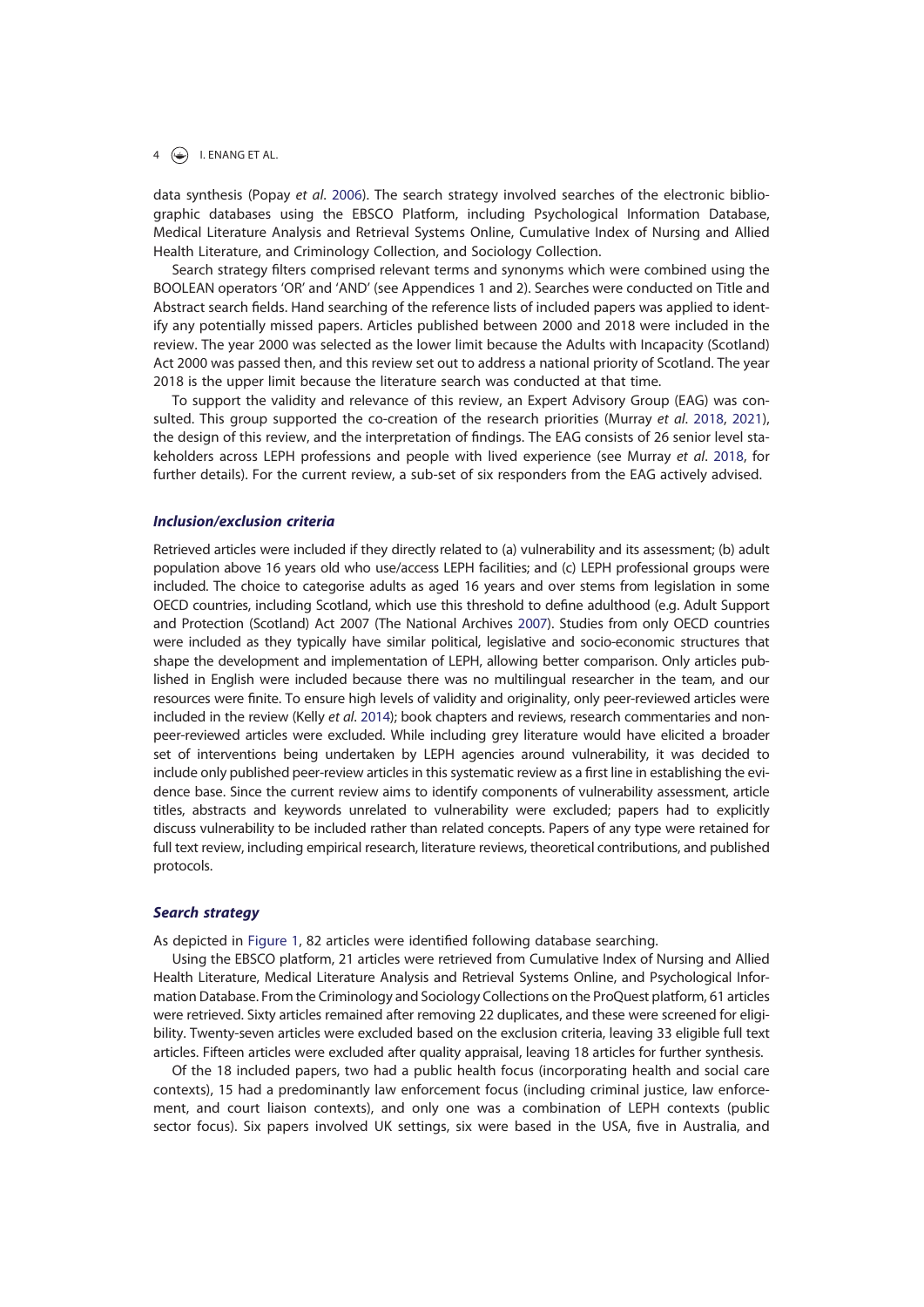

Figure 1. PRISMA diagram of included and excluded articles within the current systematic review.

one in the Netherlands. A full breakdown of the scope of the papers and their contextual factors can be found in Table 1.

# Screening, quality appraisal and data synthesis

Duplicate papers returned across databases were removed. The remaining articles were first screened by IE, by title, and then by the remaining abstracts. The remaining papers were read in full and included/excluded based on the study's eligibility criteria. Due to the heterogeneity of the data and methods used in the remaining included papers, papers were categorised into one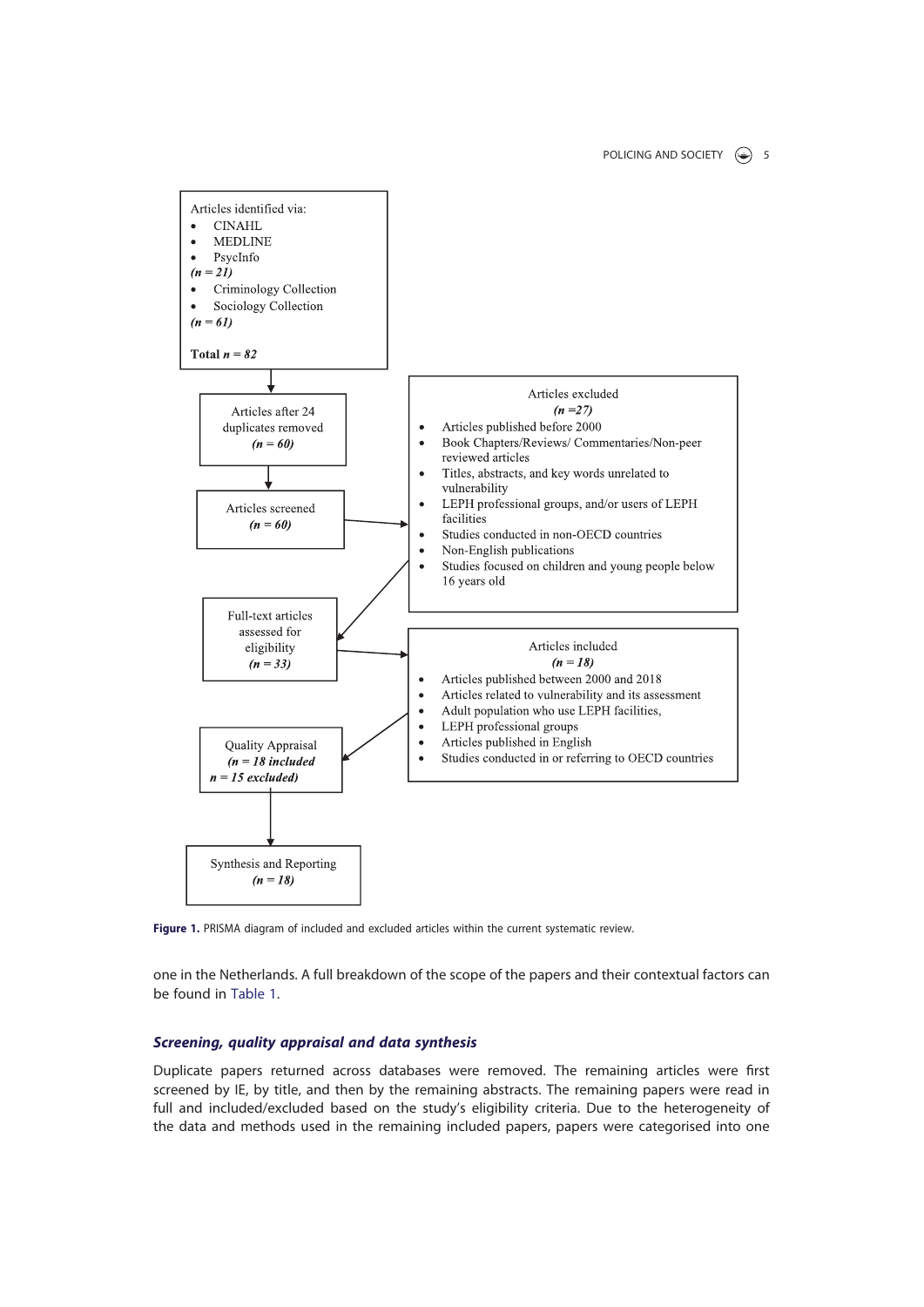# 6  $\bigodot$  I. ENANG ET AL.

|                              | Table 1. Overview of Included Studies.                                     |                      |                                  |                                                                                                 |                             |                                     |                               |                                                  |
|------------------------------|----------------------------------------------------------------------------|----------------------|----------------------------------|-------------------------------------------------------------------------------------------------|-----------------------------|-------------------------------------|-------------------------------|--------------------------------------------------|
|                              |                                                                            | County of            |                                  |                                                                                                 | Gender%                     |                                     |                               | Vulnerability                                    |
| Authors, year                | Outlet                                                                     | origin               | Paper category                   | Participants (N)                                                                                | male                        | Mean age                            | LEPH area                     | explored                                         |
| Bomba 2006                   | Journal of Gerontological<br>Social Work                                   | <b>United States</b> | Practice Based                   | $\leq$                                                                                          | $\frac{1}{2}$               | $\frac{1}{2}$                       | Health services               | Elder abuse                                      |
| Booth et al. 2017            | <b>BioMed Central Psychiatry</b>                                           | Kingdom<br>United    | Literature<br>review             | $\leq$                                                                                          | $\frac{1}{2}$               | $\frac{1}{2}$                       | Public sector                 | Mental illness and<br>intellectual<br>disability |
| Cambridge and<br>Parkes 2006 | Social Work Education                                                      | Kingdom<br>United    | Qualitative                      | Health & social services workers<br>(approx. 80)                                                | ٩                           | ٩                                   | Social services<br>Health and | Adult vulnerability                              |
| Campbell et al.<br>2017      | International Journal of<br>Prisoner Health                                | United States        | Literature<br>Review             | $\frac{1}{2}$                                                                                   | $\frac{1}{2}$               | N/A                                 | enforcement<br>Law            | Mental illness                                   |
| <b>Cohen 2016</b>            | The Annals of the American<br>Academy of Political and<br>Social Science   | <b>United States</b> | Literature<br>Review<br>Opinion/ | $\leq$                                                                                          | N/A                         | N/A                                 | enforcement<br>Law            | Risk of radicalisation                           |
| Coulton et al.<br>2017       | BioMed Central Public Health                                               | Kingdom<br>United    | <b>Mixed Methods</b>             | justice system (591 (567 included<br>Young people in the criminal<br>in quantitative analysis)) | $\leq$                      | N/A                                 | Criminal System               | Substance use                                    |
| Davidson et al.<br>2016      | Psychiatry, Psychology and<br>Law                                          | Australia            | <b>Mixed Methods</b>             | Clinical leaders of court liaison<br>services (8)                                               | ٩                           | ع                                   | Court Liaison                 | Mental illness                                   |
| Davidson et al.<br>2017      | Psychiatry, Psychology and                                                 | Australia            | <b>Mixed Methods</b>             | Team leaders or clinical directors of<br>court liaison services (11)                            | ٩                           | ٩                                   | Court Liaison                 | Mental illness                                   |
| Eadens et al.<br>2016        | Policing: An International<br>Journal of Police Strategies &<br>Management | United States        | <b>Mixed Methods</b>             | (188 (157 included in quantitative<br>analysis))                                                | 88.3                        | 40.3                                | Criminal Justice<br>System    | Intellectual disability                          |
| Earl et al. 2015             | The Journal of Forensic<br>Psychiatry & Psychology                         | Kingdom<br>United    | Quantitative                     | Adults referred to CJLDS (631)                                                                  | 71.9                        | $34.5^a$                            | Criminal Justice<br>System    | Mental illness                                   |
| Frisman et al.<br>2008       | lournal of Psychoactive Drugs                                              | United States        | Quantitative                     | Prisoners (787)                                                                                 | 76.0                        | 34.0                                | Criminal Justice<br>System    | <b>HIV/AIDS</b>                                  |
| Geijsen et al.<br>2018       | Cogent Psychology                                                          | Netherlands          | Quantitative                     | Study 2: Police detectives (103)<br>Study 1: Adults in custody (149)                            | Study 1:<br>8.7<br>Study 2: | Study 1:<br>2:44.7<br>Study<br>31.7 | Criminal Justice<br>System    | Mental illness                                   |
| Thomas 2012<br>Henshaw and   | Journal of Intellectual<br>Disability Research                             | Australia            | Mixed Methods                    | Police officers (229)                                                                           | $\frac{70.0}{76.0}$         | Female:36.8<br>Male:39.3            | Criminal Justice<br>System    | Intellectual disability                          |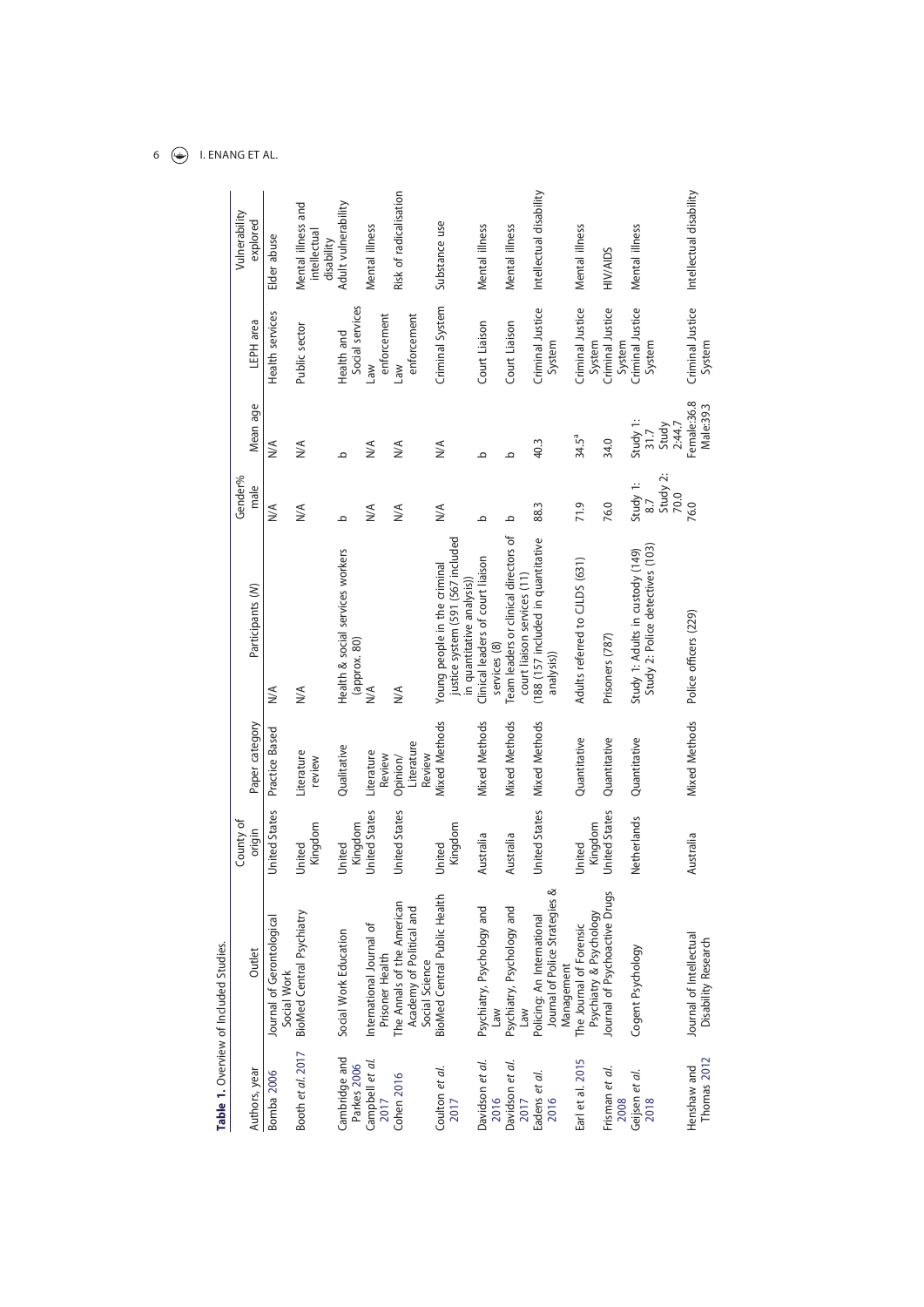| lerrington and<br>Roberts 2012 | Policing: A Journal of Policy<br>and Practice                      | Australia                    | Literature<br>Review<br>Opinion/ | ⋚                                 | ≫    | $\leq$                   | Criminal Justice<br>System                     | Mental illness and<br>intellectual          |
|--------------------------------|--------------------------------------------------------------------|------------------------------|----------------------------------|-----------------------------------|------|--------------------------|------------------------------------------------|---------------------------------------------|
| Russell 2017<br>eese and       | The Journal of Adult<br>Protection                                 | United                       | <b>Qualitative</b>               | Custody staff (10)                |      |                          | Criminal Justice<br>System<br>Criminal Justice | disability<br>Mental health<br>difficulties |
| Shaw 2016                      | Disabilities and Offending<br>Journal of Intellectual<br>Behaviour | Kingdom<br>Kingdom<br>United | Practice Based                   |                                   |      |                          | System                                         | earning disabilities                        |
| Thomas 2013<br>pivak and       | lournal of Intellectual<br>Disability Research                     | Australia                    | Quantitative                     | Independent Third Persons (94)    | 47.8 | Female:57.6<br>Male:64.8 | Criminal Justice                               | Intellectual disability                     |
| trauss et al.<br>2005          | Community Mental Health<br>Journal                                 | United States Quantitative   |                                  | Referrals to psychiatric ED (485) | 41.3 | 37.4                     | System<br>Criminal Justice<br>F<br>System      | Mental illness                              |
|                                | Median age provided in place of mean.                              |                              |                                  |                                   |      |                          |                                                |                                             |

aMedian age provided in place of mean. bDenotes information not present.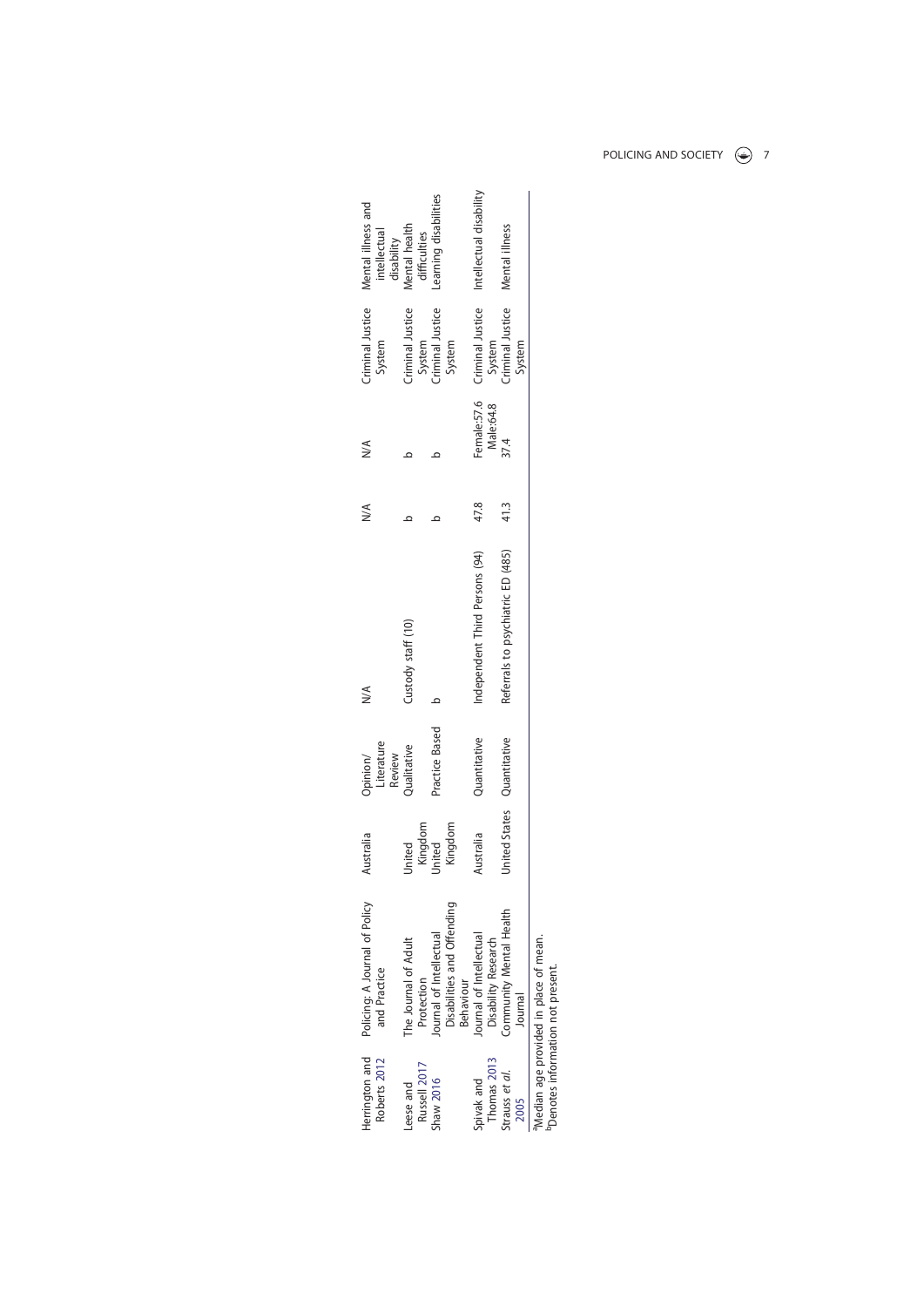$8 \quad (*)$  I. ENANG ET AL.



Figure 2. Classification of papers into categorical domains, based on Kolehmainen et al. (2010).

of five mutually exclusive categories, in line with Kolehmainen et al.'s (2010) classifications (Figure 2): quantitative research (N = 5); qualitative research (N = 2); mixed-methods research (N = 4); practicebased project/audit ( $N = 2$ ); opinion/literature review/policy paper (the published protocol [Coulton et al. 2017] was included in this grouping for quality appraisal purposes) ( $N = 5$ ).

Author 1 assessed quality appraisal of all 18 full texts, with a random sample of nine papers crosschecked by Authors 2, 4, and 7. Within each of the paper categories, quality was assessed using descriptive checklists based on the Centre for Reviews and Dissemination of Research (2009), adapted by Duncan and Murray (2012). Quality appraisal included judgements according to five assessment criteria: appropriate methods; description of data collection; description of data analysis; data quality; and sampling methods (Table 2). An assessment returning a nil value meant the article did not meet any of the five assessment criteria; while 1+ and 5+ meant an article had fully addressed at least one or all five of the assessment criteria, respectively. Articles that partly addressed assessment criteria were allocated 0.5+ per assessment criteria. Most papers scored highly in the quality appraisal. The findings from the current review were therefore derived from studies with appropriate designs, methods, description of data collection and analysis, and good quality of data as per our assessment criteria.

Included articles were critically analysed and synthesised following published narrative analysis guidelines (Popay et al. 2006) using an inductive approach, and using NVivo 11 to support the

|  |                                           | Table 2. Quality appraisal scoring and number of papers in each category. |  |  |  |  |          |  |
|--|-------------------------------------------|---------------------------------------------------------------------------|--|--|--|--|----------|--|
|  | $\sim$ $\sim$ $\sim$ $\sim$ $\sim$ $\sim$ |                                                                           |  |  |  |  | $\cdots$ |  |

| ◡                       |            |
|-------------------------|------------|
| Quality appraisal score | N articles |
| Nil                     |            |
| $1+$                    |            |
| $2.5+$                  |            |
| $3+$                    |            |
| $4+$<br>4.5+            |            |
|                         |            |
| $5+$                    | 6          |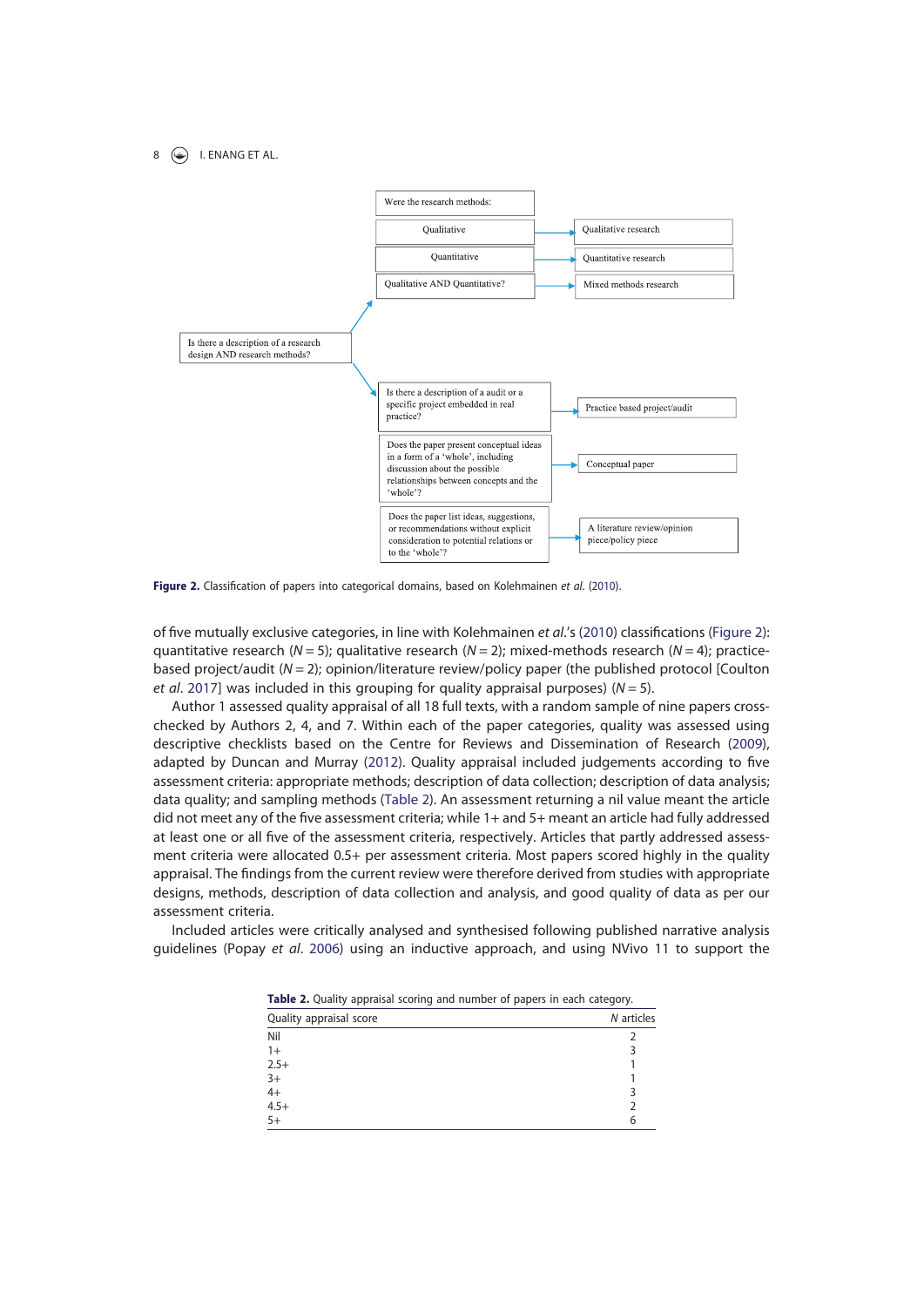analysis in identifying effective components of vulnerability assessment. The key findings for each paper were extracted by Author 1, and a random square root sample of papers were blind crosschecked by Author 2 for agreement. Key findings were discussed, and any differences resolved. The need for a third assessor was not required as no disagreement was present. Key findings were compared and grouped into overarching themes. Themes comprised factors that occurred across several papers, and these were refined and synthesised through a process of grouping and regrouping the data into meaningful categories and through whole-team discussions and agreement.

## Results

The aim of the current review was to identify effective components of vulnerability assessment across LEPH, and to identify how vulnerability has been assessed across LEPH organisations in countries belonging to the Organisation of Economic Co-operation and Development (OECD). As identified in past research (e.g. Enang et al. 2019), no tools or guidelines for broad vulnerability assessment which applied across LEPH were identified, nor were specific frameworks or guidelines to inform vulnerability assessment by LEPH frontline professions. However, some context/subject specific tools were identified, and these are highlighted in the following sub-sections. The key components for effective vulnerability assessment aligned within four categories: prevention; diversion/ triage; specific interventions; and training. These are now discussed in turn.

#### Prevention

Vulnerability assessment in the context of upstream prevention models was studied in eight of the included studies (Bomba 2006, Cohen 2016, Coulton et al. 2017, Davidson et al. 2016, Frisman et al. 2008, Leese and Russell 2017, Shaw 2016). Within this theme, studies discussing assessment as being key to identifying appropriate treatment/intervention were included; hence assessment in these studies is considered a prevention strategy in itself. It must be acknowledged that ensuring that the required treatments/interventions are available following assessment requires systemic change and inter-agency collaboration; assessment is not in itself an intervention.

Therefore, effective prevention in this sense requires (a) effective assessment of and (b) response to vulnerability, which involves (c) a whole system approach working across agencies. For example, the assessment and management tool prescribed by Bomba (2006) focused on inter-agency prevention strategies in a public health context. This tool provided opportunities for identifying potential for increasing or continuing elder abuse by presenting several characteristics indicative of this behaviour. The importance and role of workers across health and social care agencies in promptly suspecting elder abuse was highlighted (Bomba 2006).

Prevention through early identification of risk profiles was considered by Cohen (2016) in relation to risk of radicalisation and terrorist attack. The complexity of factors associated with vulnerability prevention were highlighted by Frisman et al. (2008) in their exploration of characteristics associated with engaging in HIV/AIDS risk behaviours. The authors identified networks of demographic and behavioural characteristics, which in varying combinations, increased or decreased the likelihood of HIV/AIDS risk behaviours occurring. Identification of these networks of risk allowed for the formation of prevention interventions aimed at their mitigation. Likewise, Coulton et al. (2017) advocated for early interventions to proactively identify criminal justice engaged adolescents. In both instances, early identification came from law enforcement officials working with community members, educators, mental health professionals, and faith leaders, with each disclosing information on behavioural patterns indicative of this vulnerability.

According to Davidson et al. (2016), the need for early intervention arose from high incidences of mental disorder and associated mortality during custody and re-integration into the community. Thus, Court Liaison Services (CLS) aimed to intervene early in criminal justice matters by promptly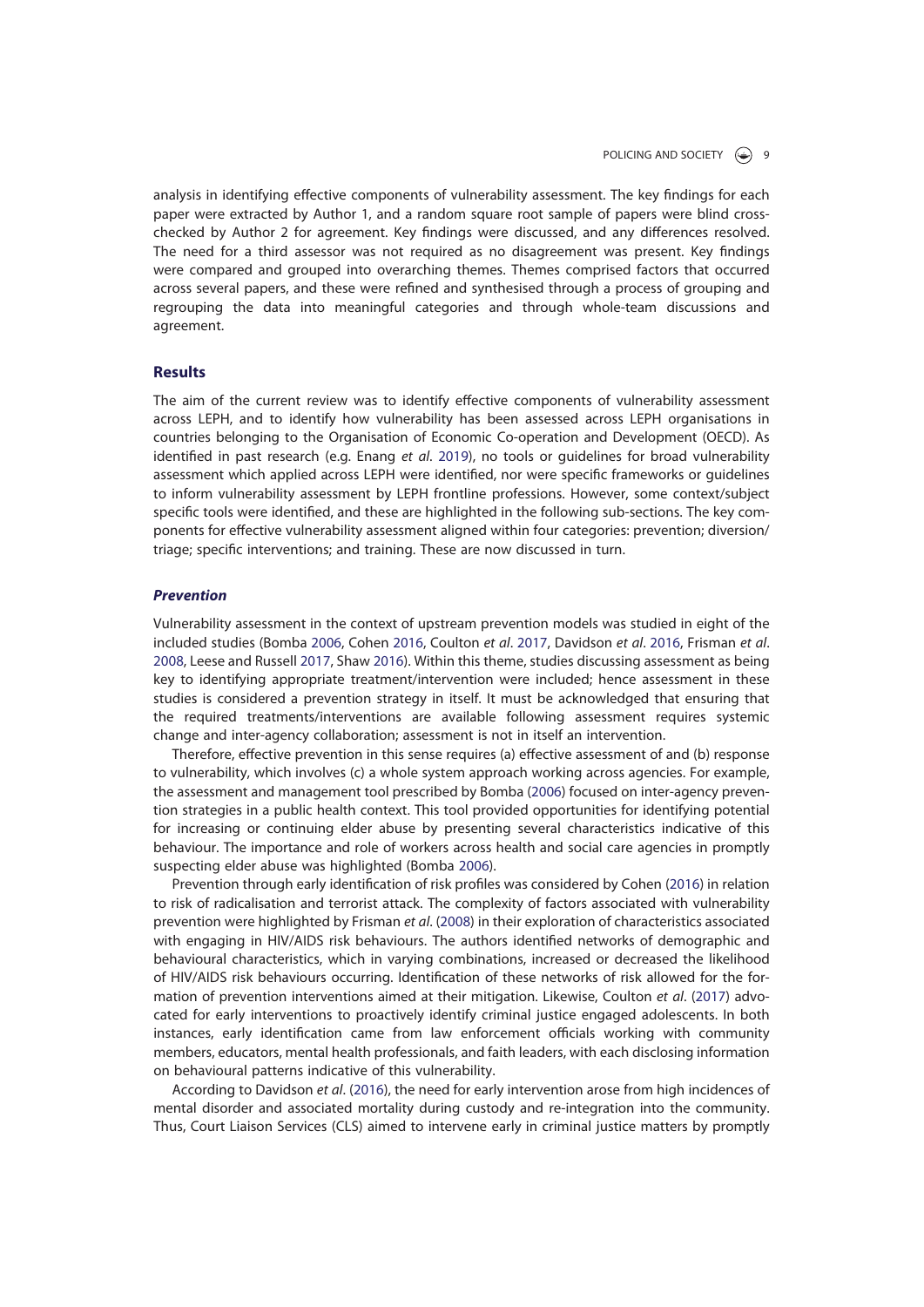identifying people with mental health disorders, and sometimes those with intellectual disability (ID), post-charge and prior to sentencing. The authors recommended the use of a mental state examination to assess risk of harm to others/self, treatment adherence, and substance abuse. Custody staff interviewed in Leese and Russell's (2017) study identified potential benefit in developing pre-release care plans for detainees, to best prevent mental health problems developing into suicidal crises postrelease. Similarly, case studies presented by Shaw (2016) suggest that frequent contact with the criminal justice system may be reduced through the development of care plans devised with the involvement of agencies across health and social care.

In all of the examples identified, the preventative approaches taken or suggested were not universal primary prevention strategies, but rather secondary prevention strategies targeted at early intervention with people with vulnerability assessed as being more 'at risk'. Such an approach to vulnerability assessment can mitigate negative outcomes associated with mental health problems, improve public safety, and reduce financial expenses associated with addressing mental health related crimes.

#### Diversion and triage

Within the law enforcement, pre-arrest context, 'diversion' occurs when police officers redirect people, for example, with learning disabilities or mental health challenges to assessment and intervention/treatment services, instead of arresting them (Schucan and Shemilt 2019). This is expected to reduce criminal activities, promote public safety, improve access to relevant mental health services for those in need of such, and save money (Kane et al. 2018, Heilbrun et al. 2012). In the public health context, triage occurs when health and social care services identify and prioritise service delivery according to need (Stanfield 2015).

Diversion and triaging featured in eight studies (Bomba 2006, Campbell et al. 2017, Davidson et al. 2016, 2017, Earl et al. 2015, Shaw 2016, Strauss et al. 2005).

Bomba (2006) argued that nurses, physicians and social workers should know when patients need additional assessment and/or when to refer them for appropriate intervention/services, and recommended use of a simple one-page tool called 'Principles of Assessment and Management of Elder Abuse Tool' to assess and manage elder abuse. Linking back to the previous 'prevention' sub-section, this is a demonstration of how assessment and subsequent treatment/intervention can and should be linked and coordinated to best support people at various stages of their care; prevention and diversion/triage (and the related assessment and treatment/intervention) do not, or should not, exist in vacuums.

Campbell et al. (2017) identified a community-based intervention approach and pre-arrest diversion scheme that systematically diverted people who had committed low-level offenses to relevant mental health services. Court liaison procedures existed across regional jurisdictions in Australia, described by Davidson et al. (2016, p. 908) as specialist services aiming to: 'intervene early in the criminal justice process by identifying mentally ill individuals at the post-charge, pre-sentence stage, providing timely advice to courts and linkage with treatment providers'. The outcomes of the court liaison procedures were used to determine fitness to stand trial, state of mind at the time of committing an offence and to assess the risk of harming self or others (Davidson et al. 2016, 2017).

Earl et al. (2015) reported how people with mental health challenges were directly referred by the Cornwall Criminal Justice Liaison and Diversion Service (CJLDS) to a Mental Health Professional for assessment within 48 hours. Their evaluation of a community outreach scheme reported that more than two thirds of those referred required assistance from mental health services, as opposed to the criminal justice system. Shaw (2016) further emphasised need for diversion services to ensure that people with learning disabilities had appropriate access to relevant interventions.

A key issue relating to the diversion of suspected vulnerable individuals was highlighted by Bomba (2006) as a need to balance practitioners' duty of care to people with vulnerabilities with the self-determination of these individuals in deciding the extent and type of health care they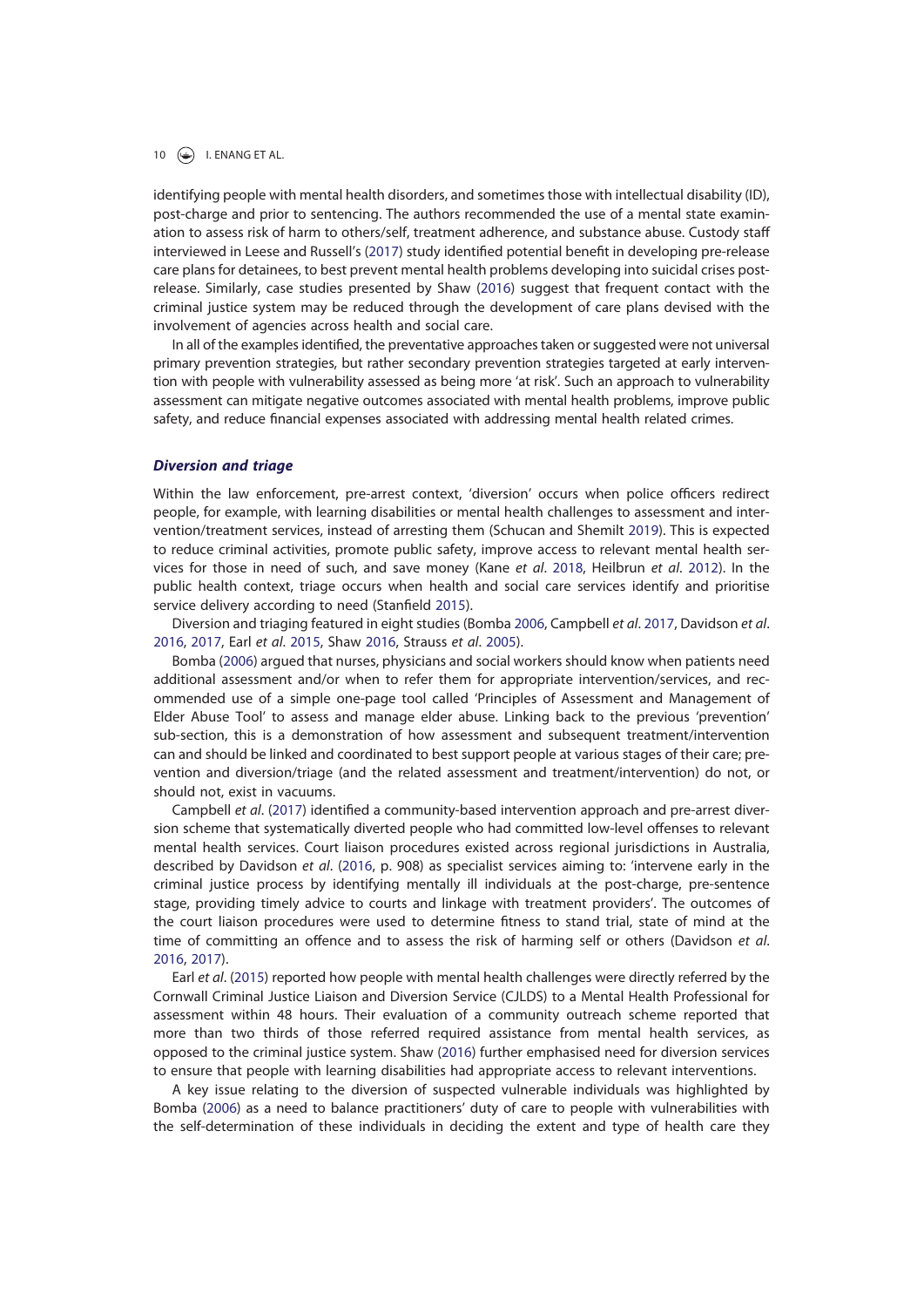wished to access. A potential solution articulated by Shaw (2016) was the provision of joined-up inter-agency care planning, which presumably may present a holistic, person-centric approach, as opposed to single agency referrals.

Strauss et al.'s (2005) evaluation of a Crisis Intervention Team (CIT) programme found that CIT officers were able to adequately identify psychiatric emergencies and refer individuals in need of assessment and treatment to appropriate mental health services. Regardless of the origins of diversion and triaging services, i.e. law enforcement or public health, they are relevant because they are designed to place people at the heart of service delivery.

# Specific interventions

Across nine studies, vulnerability assessment related to identified elements of interventions that may be implemented at various time points (Bomba 2006, Herrington and Roberts 2012, Cohen 2016, Frisman et al. 2008, Leese and Russell 2017, Shaw 2016, Cambridge and Parkes 2006, Davidson et al. 2016, 2017). A number of these fall under the prevention or diversion/triaging-based interventions and have been covered in previous sections (Cohen 2016, Davidson et al. 2016, 2017, Frisman et al. 2008, Leese and Russell 2017, Shaw 2016). Only interventions that extend those discussions are addressed within this section; though this once again emphasises the need for linked approaches to prevention through to intervention, as discussed previously.

Screening-based interventions were proposed in two studies (Bomba 2006, Herrington and Roberts 2012). In presenting an assessment and management tool for suspected elder abuse, Bomba (2006) provided screening questions and a list of common tell-tale signs that can be used to identify and intervene in cases of elder abuse (Bomba 2006). Screening for potential vulnerability was also advocated by Herrington and Roberts (2012) in relation to 'psychological vulnerability' among suspects in police interviews. The authors concluded that screening-based interventions by police officers are a valid and reliable method for identifying elder abuse and psychological vulnerability.

Cross-agency working with vulnerable adults was promoted by Cambridge and Parkes (2006) in their discussion of a training programme for health and social care workers. They suggested that interventions involving vulnerable adults worked most effectively when they were conducted across agencies. However, the authors provided a cautionary commentary on some of the challenges facing such interventions. The challenges described related to sharing confidential information across agencies, effective liaison across agencies, difficulties engaging specialist services such as GPs, psychiatrists, and psychologists, with limited management support for cross-agency cases.

#### **Training**

The need for training across LEPH professions was implicit across the studies. Ten were explicit in their recommendations for training in vulnerability assessment across LEPH professionals (Booth et al. 2017, Campbell et al. 2017, Cohen 2016, Eadens et al. 2016, Earl et al. 2015, Henshaw and Thomas 2012, Herrington and Roberts 2012, Leese and Russell 2017, Spivak and Thomas 2013, Strauss et al. 2005). Two empirical studies and one literature review explored the effectiveness of dedicated training for police officers called out to handle incidences involving individuals who may have a mental illness (Campbell et al. 2017, Earl et al. 2015, Strauss et al. 2005). The authors explored two areas: the potential benefit of additional training and the need or desire for additional training.

Potential benefits of receiving training on vulnerability assessment were reported in two literature reviews (Booth et al. 2017, Campbell et al. 2017). Booth et al. (2017) found that officers in receipt of crisis intervention team (CIT) training were better at identifying mental illness. They presented evidence for the success of a variety of training interventions in increasing mental health awareness, reducing mental health stigma, and enhancing skills for dealing with mental health related issues, among non-mental health professionals. However, the evidence presented therein should be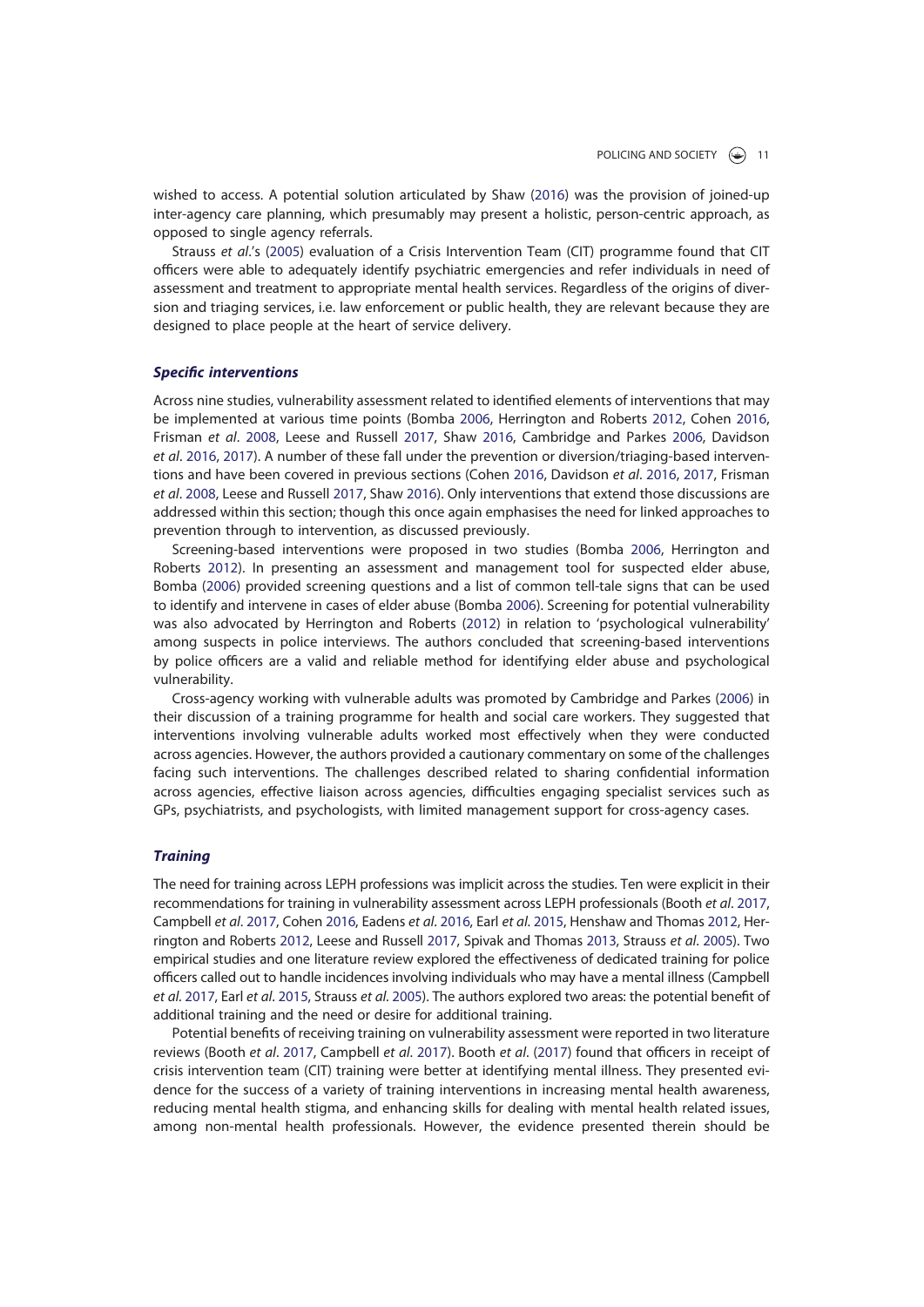interpreted with caution due to low quality evidence throughout their included studies, demonstrated by transparency issues and inadequate reporting across almost all their included studies. Campbell et al.'s (2017) literature review suggested that CIT trained officers were more likely to respond to mental health crises in a more humane way, compared with non-recipients of this training. This finding was echoed in two empirical studies (Strauss et al. 2005, Earl et al. 2015). As stated in the Diversion and Triage section earlier, CIT (Strauss et al. 2005) and CJLDS (Earl et al. 2015) trained officers were found to be competent in identifying and referring individuals in need of mental health support to the appropriate services.

Considering the need for additional training, Spivak and Thomas (2013) found that independent third persons commonly request additional training in the procedural elements of their role, such as information on legal and police protocols, and methods for identifying Intellectual Disability (ID). The need for additional training relating to ID, as well as lack of current training provision among police officers, was highlighted by Eadens et al. (2016). According to the authors, 84% of officers surveyed had received minimal or no training for identifying ID. Furthermore, only a third felt that they could identify ID based on the person's cognitive characteristics, and less than half felt that they could identify ID through behavioural, physical, or speech characteristics. Similarly, Geijsen et al. (2018) reported that three quarters of the police officers interviewed had received no specialised training for interviewing people who may be vulnerable.

Three additional studies identified the need for training to implement recommendations (Cohen 2016, Herrington and Roberts 2012, Leese and Russell 2017). Leese and Russell (2017) recommended continuous risk assessment of vulnerable people while in custody, stating that custody staff required training to do this. Likewise, Herrington and Roberts (2012) recommended the provision of 'appropriate adults' during police interviews with vulnerable people to mitigate the risks associated with interviewing this demographic, with the proviso that these adults were appropriately trained for the role. Cohen (2016) highlighted the need for community-based professionals in law enforcement and mental health to assess and recognise risk of violent behaviour. This again suggests the need for additional training to improve competencies within these professional groups in proactively identifying potential violent behaviour. Likewise, Henshaw and Thomas (2012) noted that formal specialised police training was critical because it was required for identifying and dealing with individuals with ID. The authors found that only about two thirds of their sample had received sufficient training on ID. This strongly correlated with harbouring negative attitudes towards training, implying that poor awareness of the need for specialised training on ID by police officers may result in negative perceptions about and relevance of training.

#### **Discussion**

The current review sought to answer the question: How has vulnerability been assessed across LEPH organisations in countries belonging to the OECD? Through answering this question, the review aimed to identify effective components of vulnerability assessment across published, peer-reviewed LEPH literature. No tools or guidelines specifically assessing vulnerability in a broad sense were identified. As such, the findings of the review focused on what the effective components of vulnerability assessment across LEPH were, and these were organised into four themes: prevention; diversion and triage; specific interventions; and training.

The findings of the current review align with some of the well-evidenced and widely used existing ideas around primary, secondary and tertiary prevention used in different criminological and LEPH contexts (e.g. Christmas et al. 2018, Wood and Watson 2017). The prevention and intervention stages identified in our findings map quite well to notions of primary and tertiary prevention. However, in the case of vulnerability assessment there are some important, if subtle, distinctions from Brantingham and Faust's (1976) model. Brantingham and Faust's (1976) model of prevention distinguishes between targeting of prevention at three levels: primary, secondary and tertiary. In our findings, prevention aligned to a pre-intervention stage, and thus could involve either primary or more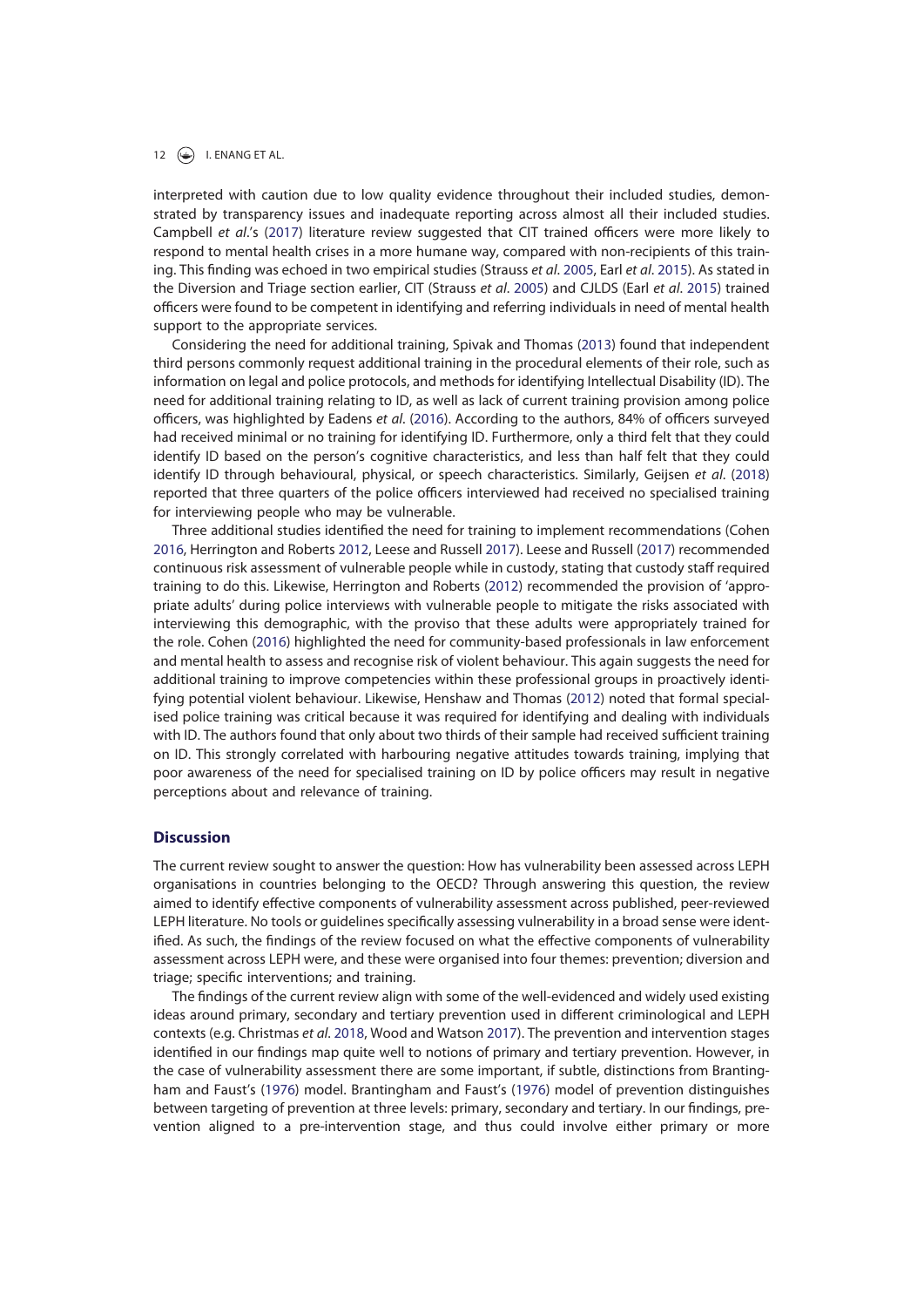frequently, secondary prevention. Diversion (from criminal justice system involvement), or triage (to health and social care), is not quite the same as secondary prevention, where preventive interventions are targeted towards those people or places which are deemed to be at risk. However, there are some similarities in that it identifies and seeks to mitigate problems before they escalate to the point where they involve a full-blown response from the system.

A key finding applicable across these themes was the significant overlap in the messages and approaches needed at each of these stages. For instance, appropriate assessment can be viewed as a preventative strategy in and of itself, as a mechanism to diversion/triage, or even as a form of intervention; and for optimal use, training ought to be integrated into the effective use of assessment, ideally at a cross-profession level. This more holistic view of a person's journey and needs within the LEPH system is important, as one profession and one stage cannot meet the needs entirely; it demonstrates the complexity of the system and emphasises the need for joined-up approaches and systems.

Another key finding that was present across the four key themes was the need for collaborative working practices and systems-level changes to best support both the professions and the people who encounter the professions, in reaching the best possible outcomes. This finding is one which is echoed from past work in the LEPH and vulnerabilities field, with numerous calls for the incorporation of shared values, shared definitions, training, policies and approaches to be integrated across LEPH professions (e.g. Bartkowiak-Théron and Asquith 2017, Cristofoli et al. 2017, Dougall et al. 2020a, 2020b, Enang et al. 2019, HM Government 2014, Kesic et al. 2019, Murray et al. 2021). The current research adds to these past calls in emphasising the need for cross-profession approaches to facilitate vulnerability assessment, specifically, at each of the four stages identified in the key themes but emphasises the ongoing need and potential benefit of cross-profession working in other complex areas of LEPH.

To consider each of the four themes in more depth, each is now discussed in turn, with key aspects highlighted. A summary of the strengths and weaknesses of the review then follows, culminating with concluding remarks and recommendations.

#### Key messages within the identified themes

#### Prevention

As is well discussed in the health and criminal justice literatures, prevention is central to reducing crime (e.g. Fennelly and Perry 2018, Weisburd et al. 2017) and improving health outcomes (Calear et al. 2018, Cameron and Schneider 2018). While the literature identified in our review discussed the need for preventative strategies, there was some blurring across papers regarding definitions of prevention, with some studies conflating prevention with early intervention. While both are of direct relevance to the aims of the current review, this blurring of operational definitions and conceptualisation is problematic for developing strategic vulnerability assessment planning across LEPH. Future research must be clear about whether the focus is on primary prevention, or whether it is early intervention, i.e. secondary prevention being studied.

Prevention and early intervention (or secondary prevention) via early identification of vulnerability is critical to vulnerability assessment because: (a) individuals and the general public may be spared from harm, (b) negative health or criminal justice outcomes may be mitigated, and/or (c) arrests and recidivism may be reduced (Shaw 2016). Similarly, resources originally allocated for expensive interventions may be saved. As the police operate as the gateway to the criminal justice system, early identification of vulnerability often falls on these first responders.

It may be recommended that key elements in the prevention of vulnerability include the early identification of individuals at risk of vulnerability (Leese and Russell 2017, Shaw 2016) via partnership working between LEPH professions (Cohen 2016) or through liaison services such as those used in some court systems (Davidson et al. 2016). In these scenarios, formal risk assessment tools may be adopted to identify potentially vulnerable individuals.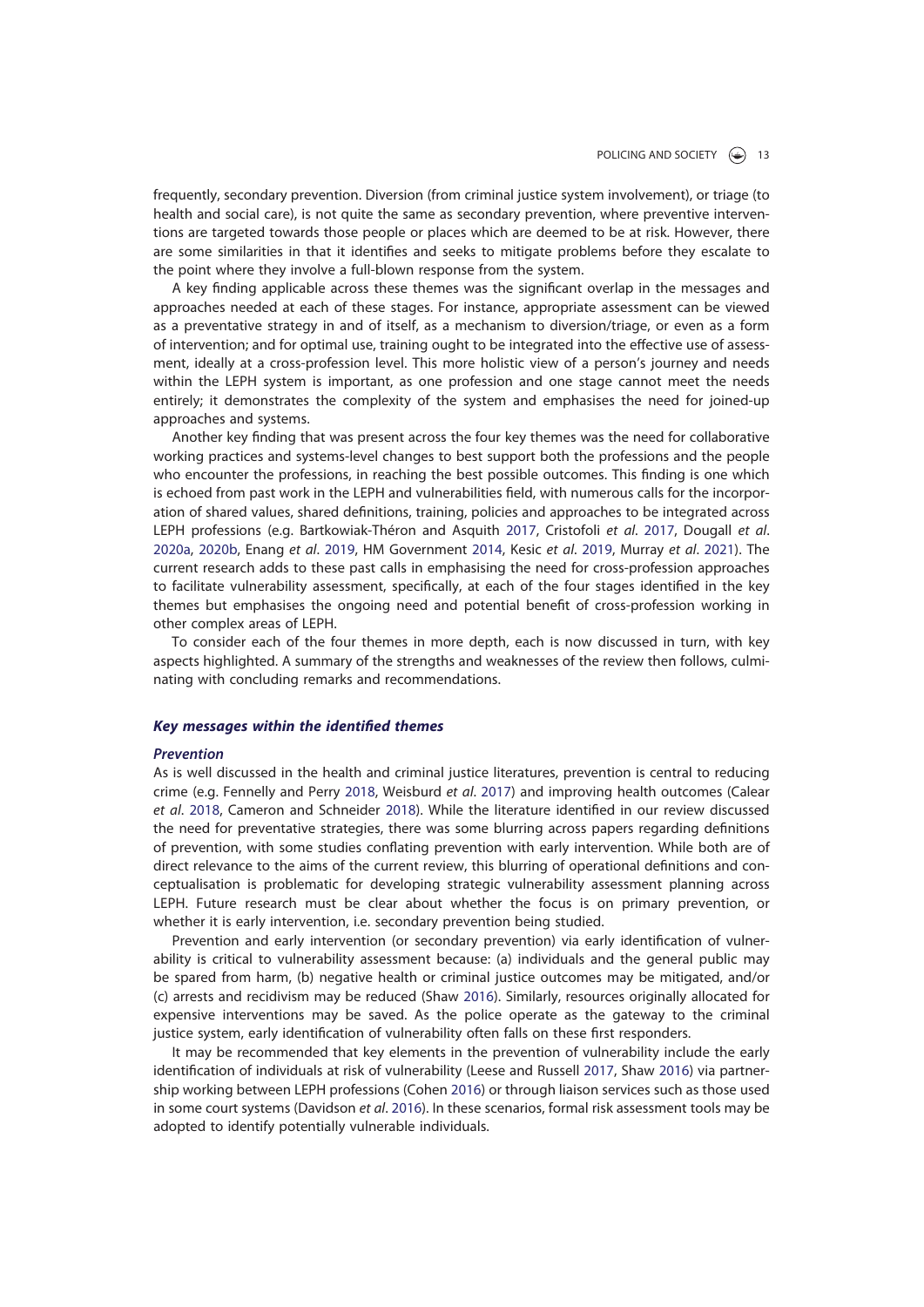## Diversion and triage

Diversion and triage are an established practice across LEPH that can lead to fewer arrests (Schucan and Shemilt 2019), a reduction in criminal behaviour, and improved access to healthcare services (Heilbrun et al. 2012, Kane et al. 2018). For diversion and triage to succeed, there must first be an inter-professional understanding of whose role is most appropriate at each stage of contact (Bartkowiak-Théron and Asquith 2017, Enang et al. 2019). Inter-professional working in vulnerability assessment needs to allow the most appropriate service and/or intervention to be applied at the appropriate time, and be adapted to local context. As a unified starting point, identifying individuals who may be vulnerable is the first step in the diversion/triage process.

As discussed earlier, successful diversion and triage can involve: the inclusion of CIT's to identify people requiring physical health care (Bomba 2006, Booth et al. 2017, Strauss et al. 2005); and the direct referral of people with mental health or other vulnerabilities (e.g. drug use) via the criminal justice liaison and diversion services for fast assessment and connection to suitable services (Booth et al. 2017, Bomba 2006, Davidson et al. 2016, 2017, Earl et al 2015, Leese and Russell 2017).

Collaborative working between carers/family members and agencies has been identified as one of the primary responsibilities of liaison and diversion professionals (Shaw 2016). For this to be successful, it must be a true collaborative endeavour between health, social care, and police agencies (Cambridge and Parkes 2006), with close liaison between stakeholders who are knowledgeable about vulnerabilities (Herrington and Roberts 2012), and, ideally, a dedicated liaison coordinator with responsibility across the different services (Campbell et al. 2017).

#### Intervention

While there were some specific intervention models identified, the authors acknowledge and stress that these are not the only interventions available, nor should they be considered 'preferred' interventions. This review established that interventions could include crisis intervention techniques such as psychiatric/mental health assessment, recursive partitioning, and/or criminal justice system focused interventions or assessments.

Once again, prioritising holistic and collaborative ways to detect, assess, and intervene in situations where individuals may exhibit vulnerabilities supports a preventative, collaborative approach to early intervention (Cohen 2016). Community-based interventions involving collaboration between stakeholders to deploy models of mental health diversion are promising (Campbell et al. 2017). These are designed to address and minimise criminalisation of mentally ill people in the community and/or the use of a Crisis Intervention Team (CIT) (Henshaw and Thomas 2012), with delegated uniformed police officers specially trained to work with people in crisis. These are promising inter-professional LEPH interventions for supporting people with vulnerabilities.

#### **Training**

Training of police and other public sector professionals cannot be ignored because police alone cannot handle mental health issues; a multi-agency approach is required to effectively tackle vulnerability and other related mental health issues (Booth et al. 2017). Therefore, more research is required to develop and assess training for police officers, health professionals, and public sector workers in LEPH to improve knowledge and reduce uncertainty (Bomba 2006, Booth et al. 2017, Eadens et al. 2016). This is also increasingly important in the context of the United States, where the use of police force has been identified as problematic in relation to people with mental health issues (Baker and Pillinger 2020, Wood and Watson 2017).

From a training intervention perspective, broad-based community partnership working is required to develop programs that meet the local needs of people with mental illness and law enforcement agents (Campbell et al. 2017). The 24 hours/seven days a week availability of communitybased and inpatient mental health care, and a coordinating person or agency to effectively liaise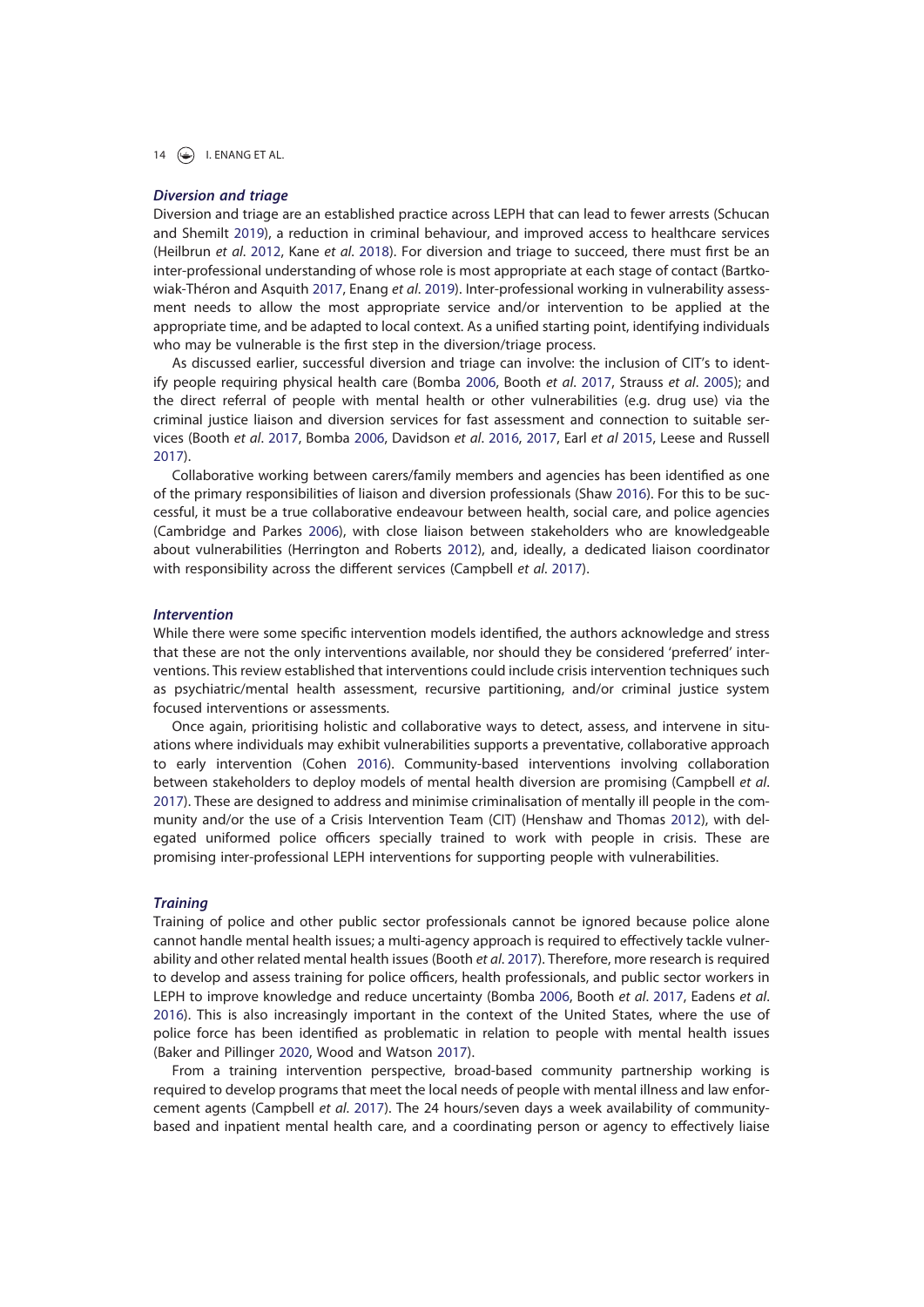between stakeholders are critical enhancements to CIT training (Campbell et al. 2017). It is essential that health and social support services are appropriately resourced to be available beyond nine-tofive on weekdays.

# Strengths and limitations of the review

To the best of our knowledge, this is the first systematic literature review conducted to identify and synthesise effective components for vulnerability assessment across LEPH from the peer-reviewed literature. A systematic review approach was considered appropriate for this because it encourages methodical rigour and the use of transparent and processes (Liberati et al. 2009, Tranfield et al. 2003, Cook et al. 1997). The search and eligibility criteria were developed by the research team and a highly experienced university librarian to mitigate against article selection bias. To reduce the potential for bias further, four reviewers were involved in the data extraction, screening, appraisal, synthesis, and reporting processes. This aligns with Moher et al.'s (2015) PRISMA-P checklist.

The review identified 18 peer-reviewed publications relevant to vulnerability assessment across LEPH. Of these, only one was a clear combined LEPH focus, with 15 being focused on law enforcement. While this may indicate some skew in the foci of the included papers, the overarching themes from the data synthesis apply across both LE and PH contexts.

The focus on articles published in English means that some relevant studies published in other languages may have been excluded. While this poses a limitation, it does not necessarily impact negatively on the overarching research findings and their generalisability. As the aim was to identify effective components of vulnerability assessment across LEPH, the data synthesised across the identified studies was broad and inclusive.

The current systematic review fills an important gap in the literature on vulnerability assessment in LEPH and is significant at a time when a public health approach to policing and police-led public health approaches are being actively pursued to tackle various health and social problems. Inevitably, in taking an approach to identify elements of effective vulnerability assessment reported in peer-reviewed scholarly articles only, some relevant material on vulnerability assessment across LEPH was excluded.

Subsequent work building on this review of effective vulnerability assessment practices needs to consider augmentation with 'grey literature', including several significant and influential contributions to the field that were not included in this review. Scrutinising the literature which we identified as important but 'missing' from our searches, several reasons were identified: (1) some important contributions are published as book chapters or are policy documents; (2) some of the peer-reviewed journal articles did not explicitly discuss vulnerability as aligned to our set definition for the review and the keyword searching did not identify these; (3) finally, some important articles did appear in the searches and within the title and abstracts, but the key foci of these papers were not primarily on vulnerability assessment, but on related aspects such as CITs or mental health assessment (Watson et al 2008a, 2008b, Wood and Beierschmitt 2014, Keay and Kirby 2018, Asquith et al 2017).

Future work in this area should consider using a broader definition of vulnerability than the one chosen in the current review, an expansion of the keyword searches to be broader than those we included (see Appendices 1 and 2), or an expansion of the search strategy to incorporate the grey literature as crucial to understanding the work as a whole. This current review therefore provides narrower perspectives from published journal articles only and does not represent all the available evidence. This is perhaps a salient lesson to all who work between academia and practice, to understand that good examples of high-quality practice-based evidence may be held in grey literature and knowing where to look is fundamental to successful endeavours summarising evidence. This is also a demonstration of the complexity of bringing together literature across disciplines on a complex and poorly defined construct and is further evidence of the need for ongoing cross-disciplinary work in this area.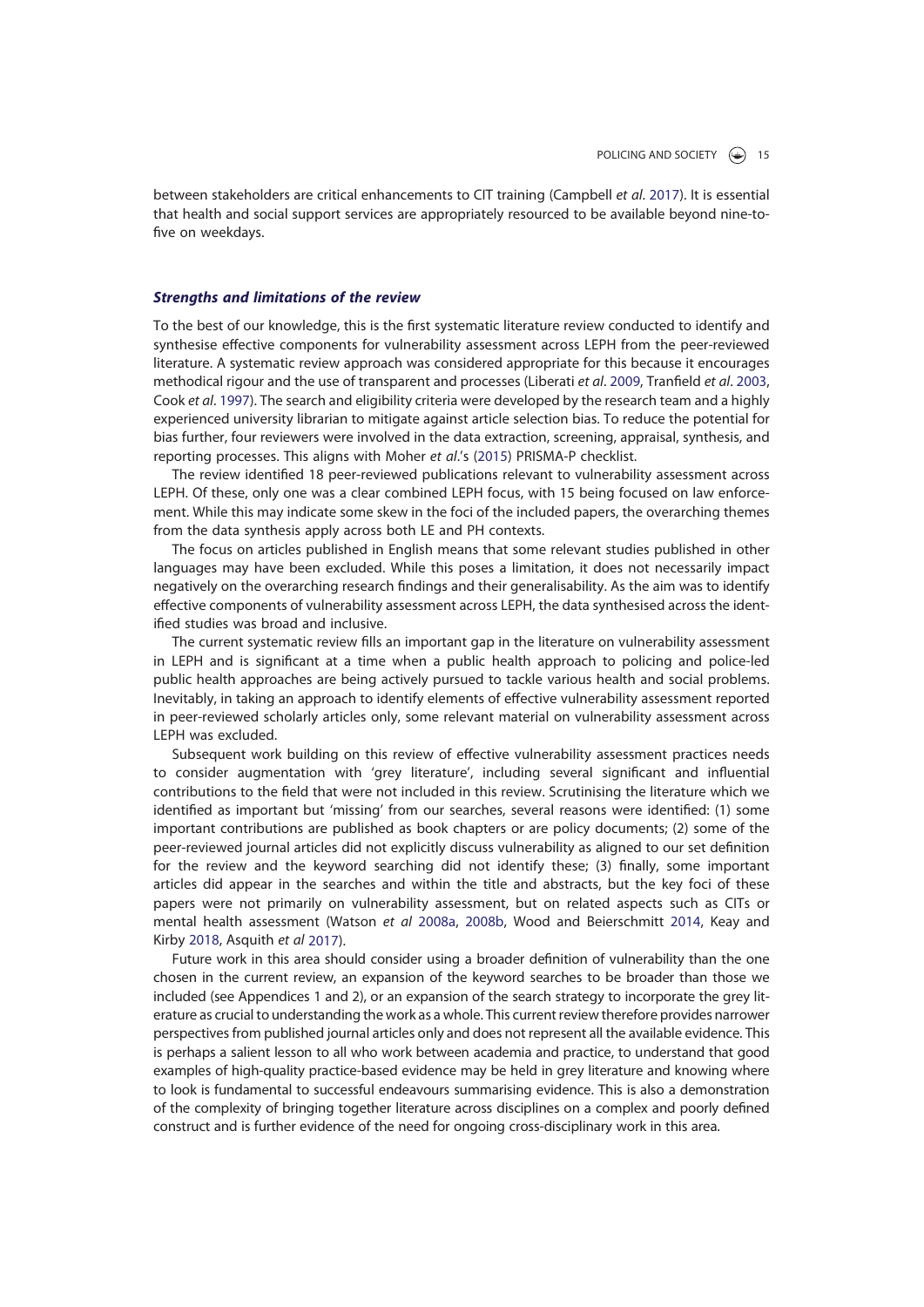16  $\left(\bigstar\right)$  I. ENANG ET AL.

# Concluding remarks – towards the operationalisation of evidence-informed vulnerability assessment across LEPH

As our focus has been on vulnerability assessment much of the preventive activity in the studies reviewed was understandably at a secondary level, on the 'at risk'. However, ideally investment would be in upstream primary prevention efforts, ensuring adequate social security, education, health and other social services, and on mitigating the impact of social strains such as poverty and inequality on health and other vulnerabilities. Nonetheless, we also highlight the importance of core aspects of effective vulnerability assessment in LEPH, particularly in securing diversion from the criminal justice system, and targeting more intensive, supportive and non-stigmatising interventions where required.

As shown, vulnerability assessment across LEPH and the systems that professionals work within are complex. It is therefore not possible without further evidence and research to make specific recommendations, such as the use of a tool or measure, around vulnerability assessment. Instead, what the evidence identified suggests is that a whole systems approach with collaborative leadership is required, with a core focus on prevention and upstream interventions, using more holistic, person-centred assessment as a key component of this.

Effective vulnerability assessment ought to be person-centred, seeking to prevent where possible, and effectively diverting/triaging when prevention is not possible. Collaborative approaches across professions ought to be established where possible to reduce barriers to effective processes and outcomes, ideally with a long-term goal of a systems-level change to facilitate this. Finally, to help achieve the ambition of better shared understandings and collaborative approaches, appropriate training across all stages, with training being used across the spectrum of knowledge development, and indeed as an intervention itself is essential. Training should align across professional groups and be supported by people with lived experience of the LEPH nexus. Interdisciplinary learning, knowledge sharing and exchange sit at the heart of the process to reduce fragmentation in the vulnerability assessment process and journey. This is no small task, but one which is achievable with investment in systems and processes and with the support of senior and collaborative leadership across LEPH.

# Acknowledgements

The authors are grateful for the support provided by Sheena Moffat, (Subject Librarian, School of Health and Social Care, Edinburgh Napier University), and a LEPH expert advisory group.

# Disclosure statement

No potential conflict of interests was reported by the author(s).

#### Funding

This work was supported by a Scottish Institute for Policing Research (SIPR) Police Community Relations Collaborative Project Grant (2017).

# ORCID

Iniobong Enang D http://orcid.org/0000-0001-6971-0180 Graeme Grandison **b** http://orcid.org/0000-0001-6940-3543

#### References

Asquith, N.L., et al., 2017. Policing encounters with vulnerability. London: Palgrave Macmillan. Baker, D., and Pillinger, C., 2020. If you call 911 they are going to kill me': families' experiences of mental health and deaths after police contact in the United States. Policing and society, 30 (6), 674–687.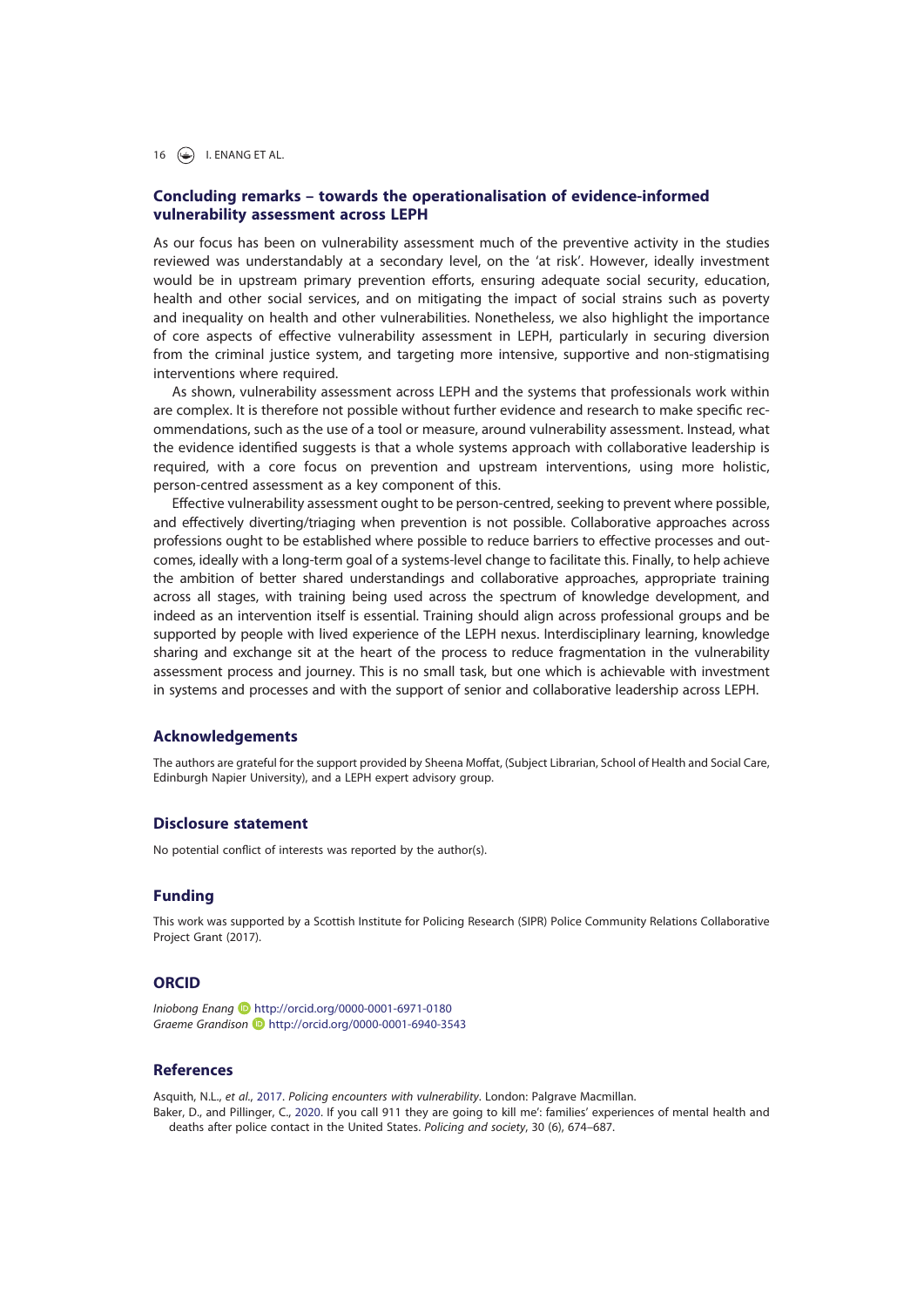Bartkowiak-Théron, I., and Asquith, N., 2017. Conceptual divides and practice synergies in law enforcement and public health: some lessons from policing vulnerability in Australia. Policing and society, 27 (3), 276–288.

Bell, A. 2019. Policing and mental health. Paper presented at the Inaugural LEPH Mental Health Summit in Scotland. Edinburgh Napier University, Edinburgh.

Bomba, P.A., 2006. Use of a single page elder abuse assessment and management tool: a practical clinician's approach to identifying elder mistreatment. Journal of gerontological social work, 46 (3-4), 103–122.

Booth, A., et al., 2017. Mental health training programmes for non-mental health trained professionals coming into contact with people with mental ill health: a systematic review of effectiveness. BMC psychiatry, 17 (1), 196.

Bows, H., 2018. Sexual violence against older people: a review of the empirical literature. Trauma, violence, & abuse, 19 (5), 567–583.

Boyce, J., et al. 2015. Mental health and contact with the police. Juristat. Available from: https://www150.statcan.gc.ca/n1/ en/pub/85-002-x/2015001/article/14176-eng.pdf?st=ce4HSewF.

Brantingham, P.J., and Faust, F.L., 1976. A conceptual model of crime prevention. Crime and delinquency, 22 (3), 284–296. Brown, K., 2017. Vulnerability and young people: care and social control in policy and practice. Bristol: Policy Press.

Burris, S., and Burrows, D., 2009. Drug policing, harm reduction and health: directions for advocacy. International journal of drug policy, 20 (4), 293–295.

Calear, A.L., et al., 2018. School-based prevention and early intervention programmes for depression. Handbook of school based mental health promotion, 279–297.

Cambridge, P., and Parkes, T., 2006. The Management and practice of joint adult protection investigations between health and social services: issues arising from a training intervention. Social work education, 25 (8), 824–837.

Cameron, K.A., and Schneider, E.C., 2018. Benefits of evidence-based health promotion/disease prevention programmes for older adults and community agencies. Innovation on aging, 2 (1), 846.

Campbell, J., et al., 2017. Building on mental health training for law enforcement: strengthening community partnerships. International journal of prisoner health, 13 (3/4), 207–212.

Centre for Reviews and Dissemination: Systematic Reviews, 2009. CRD's guidance for undertaking reviews in health care. New York: Centre for Reviews and Dissemination, University of York.

Christmas, H., et al. 2018. Policing and health collaboration in England and Wales. Landscape review. Public Health England. 47. Available from: https://assets.publishing.service.gov.uk/government/uploads/system/uploads/ attachment\_data/file/679391/Policing\_Landscape\_Review.pdf.

Christmas, H., and Srivastava, J. 2019. Public health approaches in policing. A discussion paper. [Internet]. Public Health England and College of Policing. Available from: https://cleph.com.au/application/files/7615/5917/9047/Public\_ Health Approaches in Policing 2019 England.pdf.

Cohen, J.D., 2016. The next generation of government CVE strategies at home: expanding opportunities for intervention. The annals of the american academy of political and social science, 668 (1), 118–128.

Cook, D. J., et al., 1997. The relation between systematic reviews and practice guidelines. Annals of internal medicine, 127 (3), 210–216.

Coulton, S., et al., 2017. Pragmatic randomised controlled trial to evaluate the effectiveness and cost effectiveness of a multi-component intervention to reduce substance use and risk-taking behaviour in adolescents involved in the criminal justice system: a trial protocol (RISKIT-CJS). BMC public health, 17 (1), 246.

Cristofoli, D., et al., 2017. Collaborative administration: the management of successful networks. Public management review, 19 (3), 275.

Davidson, F., et al., 2016. A critical review of mental health court liaison services in Australia: a first national survey. Psychiatry, psychology and law, 23 (6), 908–921.

Davidson, F., et al., 2017. Mental health and criminal charges: variation in diversion pathways in Australia. Psychiatry, psychology and law, 24 (6), 888–898.

Department for Communities and Local Government. 2015. Addressing complex needs: improving services for vulnerable homeless people. Department for Communities and Local Government.

Dougall, N., et al., 2014. Deaths by suicide and their relationship with general and psychiatric hospital discharge: 30-year record linkage study. The British journal of psychiatry, 204 (4), 267–273. doi:10.1192/bjp.bp.112.122374.

Dougall, N., et al. 2020a. Mental health, distress and the emergency department national summit communique. Law Enforcement and Mental Health Special Interest Group (LEMH SIG) GLEPHA.

Dougall, N., et al., 2020b. Childhood adversity, mental health and suicide (CHASE): a protocol for a longitudinal casecontrol linked data study. International journal of population data science, 5 (1), Available from: https://ijpds.org/ article/view/1338.

Duncan, E.A.S., et al., 2019. Epidemiology of emergency ambulance service calls related to mental health problems and self-harm: a national record linkage study. Scandinavian Journal of trauma, resuscitation and emergence medicine, 27 (1), 34. doi:10.1186/s13049-019-0611-9.

Duncan, E.A.S., and Murray, J., 2012. The barriers and facilitators to routine outcome measurement by allied health professionals in practice: a systematic review. BMC health services research, 12, 96.

Durham Regional Police Services (DRPS). 2017. Annual report: 2017. Available from: https://members.drps.ca/annual\_ report/2017/Annual\_report\_2017\_WEB.pdf.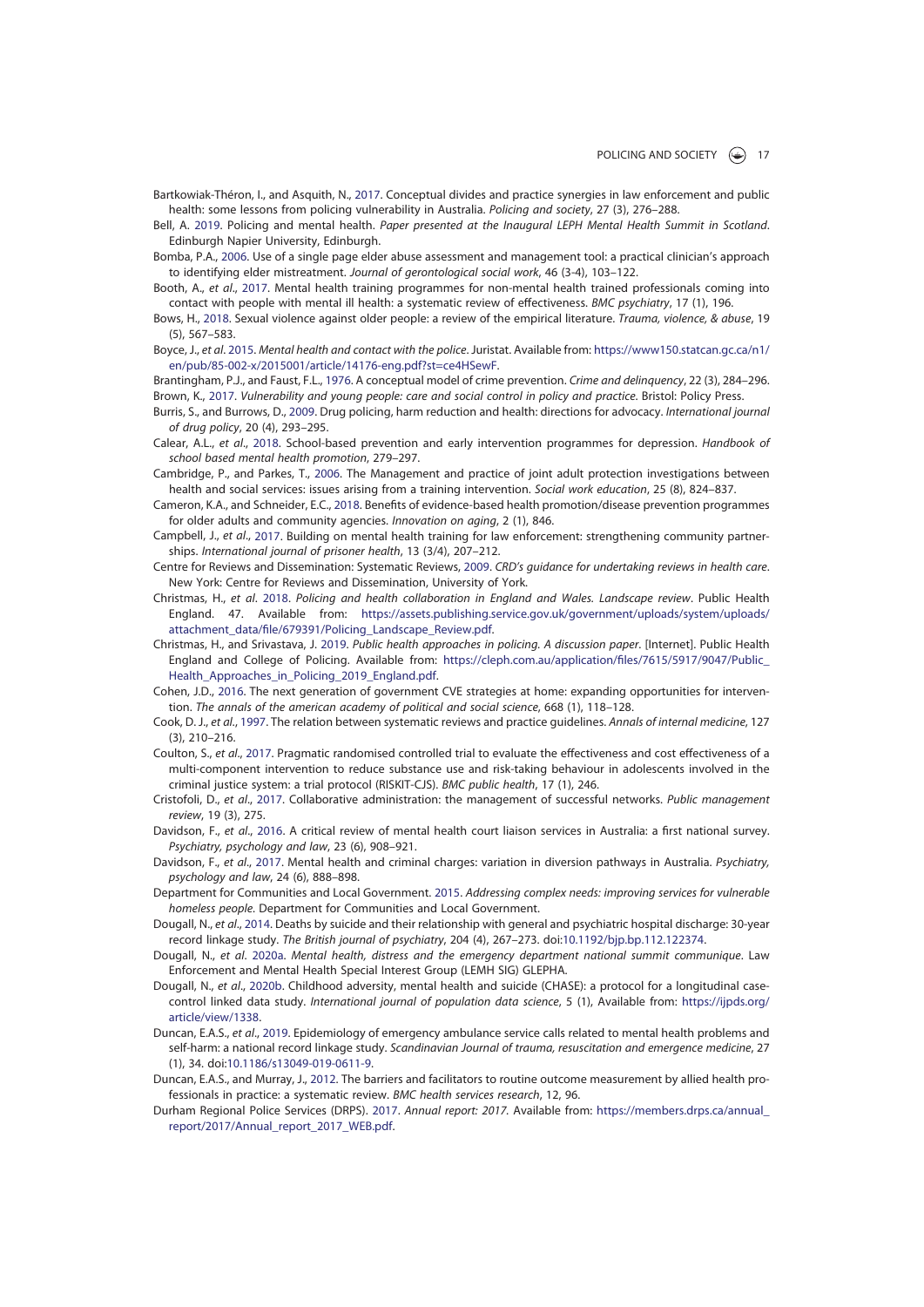- Eadens, et al., 2016. Police officer perspectives on intellectual disability. Policing: an international journal of police strategies & management, 39 (1), 222–235.
- Earl, F., et al., 2015. Neighbourhood outreach: a novel approach to liaison and diversion. The journal of forensic psychiatry & psychology, 26 (5), 573–585.
- Enang, I., et al., 2019. Defining and assessing vulnerability within law enforcement and public health organisations: a scoping review. Health & justice, 7, 2.
- Fennelly, L.J., and Perry, M.A., 2018. Crime and effective community crime prevention strategies. In: CPTED and traditional security countermeasures150 things you should know. CRC Press, p. 364–366.
- Frisman, L., et al., 2008. Applying classification and regression tree analysis to identify prisoners with high HIV risk behaviors. Journal of pychoactive drugs, 40 (4), 447–458.
- Geijsen, K., et al., 2018. Identifying psychological vulnerabilities: studies on police suspects' mental health issues and police officers' views. Cogent psychology, 5 (1), 1462133.
- Graham, M. 2017. Justice committee demand-led policing: service of first and last resort. Written submission to Scottish Parliament Justice Committee from Police Scotland. Available from: http://www.parliament.scot/S5\_ JusticeCommittee/Inquiries/DLP\_Police\_Scotland.pdf.
- Heilbrun, K., et al., 2012. Community-based alternatives for justice-involved individuals with severe mental illness: review of the relevant research. Criminal justice and behavior, 39 (4), 351–419.
- Henshaw, M., and Thomas, S., 2012. Police encounters with people with intellectual disability: prevalence, characteristics and challenges. Journal of intellectual disability research, 56 (6), 620–631.
- Her Majesty's Inspectorate of Constabulary and Fire & Rescue Services. 2018. Policing and mental health: picking up the pieces. Available from: https://www.justiceinspectorates.gov.uk/hmicfrs/wp-content/uploads/policing-and-mentalhealth-picking-up-the-pieces.pdf.
- Herrington, V., and Roberts, K., 2012. Addressing psychological vulnerability in the police suspect interview. Policing: a journal of policy and practice, 6 (2), 177–186.
- HM Government and MIND. 2014. Mental health crisis care concordat [Internet]. Available from: https://www. crisiscareconcordat.org.uk/.
- lacono, T., 2014. What it means to have complex communication needs. Research and practice in intellectual and developmental disabilities, 1 (1), 82–85. doi:10.1080/23297018.2014.908814.
- Jardine, M., et al., 2012. Harm reduction and law enforcement in Vietnam: influences on street policing. Harm reduction journal, 9 (1), 27.
- Kane, E., et al., 2018. Effectiveness of current policing-related mental health interventions: a systematic review. Criminal behaviour and mental health, 28 (2), 108–119.
- Keay, S., and Kirby, S., 2018. Defining vulnerability: from the conceptual to the operational. Policing: a journal of policy and practice, 12 (4), 428–438.
- Kelly, J., et al. 2014. Peer review in scientific publications: benefits, critiques, and a survival guide. Ejifcc, 25 (3), 227-243.
- Keown, P., 2013. Place of safety orders in England: changes in use and outcome: 1984/5 to 2010/11. The psychiatrist, 37, 89–93.
- Kesic, D., et al. 2019. Police management of mental health crises in the community. Law Enforcement and Mental Health Special Interest Group Guideline. 31. Available from: https://gleapha.wildapricot.org/resources/Documents/LEMH% 20SIG%20Guideline\_September%202019.pdf.
- Kolehmainen, N., et al., 2010. Community professionals' management of client care: a mixed-methods systematic review. Journal of health services research and policy, 15 (1), 47–55.
- Leese, M., and Russell, S., 2017. Mental health, vulnerability and risk in police custody. The journal of adult protection, 19 (5), 274–283.
- Liberati, A., et al., 2009. The PRISMA statement for reporting systematic reviews and meta-analyses of studies that evaluate healthcare interventions: explanation and elaboration. Bmj, 339, b2700–b2700. doi:10.1136/bmj.b2700.
- Moher, D., et al., 2009. Preferred reporting items for systematic reviews and meta-analyses: the PRISMA statement. British medical journal, 339, b2535.
- Moher, D., 2015. Preferred reporting items for systematic review and meta-analysis protocols (PRISMA-P) 2015 statement. Systematic reviews, 4 (1), 148–160. doi:10.1186/2046-4053-4-1.
- Murray, J., et al., 2018. Law enforcement and public health: setting the agenda for Scotland. Scottish institute for policing research annual review, 2017/2018, 33–34.
- Murray, J., et al., 2021. Co-creation of five key research priorities across law enforcement and public health: a methodological example and outcomes. Journal of psychiatric and mental health nursing, 28 (1), 3–15.
- The National Archives, 2007. Adult support and protection (Scotland) Act 2007. Retrieved from https://www.legislation.gov.uk/asp/2007/10/contents.
- National Police Chief's Council. 2018. Policing, health and social care consensus: working together to protect and prevent harm to vulnerable people. Available from: https://www.npcc.police.uk/Publication/NEW%20Policing%20Health% 20and%20Social%20Care%20consensus%202018.pdf.
- Policing. 2026. A healthier Scotland police Scotland [Internet]. Available from: https://www.scotland.police.uk/whatshappening/featured-articles/policing-2026-a-healthier-scotland.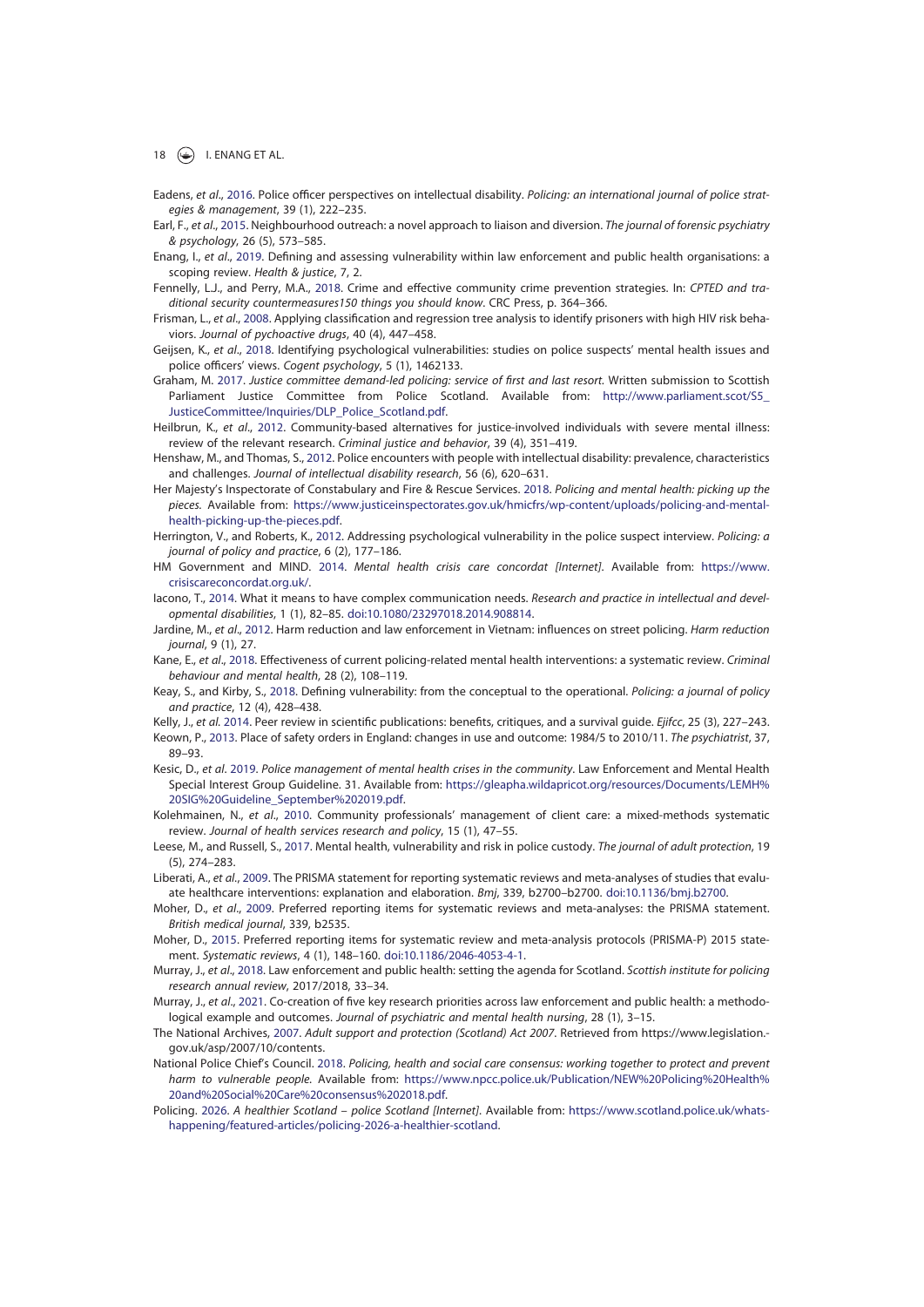Popay, J., et al., 2006. Guidance on the conduct of narrative synthesis in systematic reviews: final report. Swindon: ESRC Methods Programme.

Punch, M., 1979. The secret social service. In: S. Holdaway, ed. The British police.

Schucan Bird, K., and Shemilt, I., 2019. The crime, mental health, and economic impacts of prearrest diversion of people with mental health problems: a systematic review. Criminal behaviour and mental health, 29 (3), 142-156.

- Scottish Government, 2017. Mental health strategy 2017–2027. Edinburgh: The Scottish Government. Available from: https://www.gov.scot/publications/mental-health-strategy-2017-2027/pages/5/.
- The Scottish Public Health Observatory. 2019. Suicide key points. Available from: https://www.scotpho.org.uk/healthwellbeing-and-disease/suicide/key-points.
- Shaw, V.L., 2016. Liaison and diversion services: embedding the role of learning disability nurses. Journal of intellectual disabilities and offending behaviour, 7 (2), 56–65.
- Sondhi, A., and Williams, E., 2018. Health needs and co-morbidity among detainees in contact with healthcare professionals within police custody across the London metropolitan police service area. Journal of forensic and legal medicine, 57, 96–100.
- Spivak, B.L., and Thomas, S.D., 2013. Police contact with people with an intellectual disability: the independent third person perspective. Journal of intellectual disability research, 57 (7), 635–646.
- Stanfield, L.M., 2015. Clinical decision making in triage: an integrative review. Journal of emergency nursing, 41 (5), 396– 403.
- Strauss, G., et al., 2005. Psychiatric disposition of patients brought in by crisis intervention team police officers. Community mental health journal, 41 (2), 223–228.
- Tranfield, D., et al., 2003. Towards a methodology for developing Evidence-Informed management knowledge by means of systematic review. British journal of management, 14 (3), 207–222. doi:10.1111/bjom.2003.14.issue-3.
- van Dijk, A., et al., 2019. Law enforcement and public health: recognition and enhancement of joined-up solutions. The lancet, 393 (10168), 287–294.
- Watson, A.C., et al., 2008a. Improving police response to persons with mental illness: a multi-level conceptualization of CIT. International journal of law and psychiatry, 31, 359–368.
- Watson, A.C., et al., 2008b. Defying negative expectations: dimensions of fair and respectful treatment by police officers as perceived by people with mental illness. Administration and policy in mental health, 35, 449–457.
- Weisburd, D., et al., 2017. What works in crime prevention and rehabilitation: an assessment of systematic reviews. Criminology and public policy, 16 (2), 415–449.
- Whitehurst, T., 2007. Liberating silent voices? perspectives of children with profound & complex learning needs on inclusion. British journal of learning disabilities, 35 (1), 55–61. doi:10.1111/bld.2007.35.issue-1.
- Wood, J.D., and Beierschmitt, L., 2014. Beyond police crisis intervention: moving "upstream" to manage cases and places of behavioural health vulnerability. International journal of law and psychiatry, 37 (5), 439–447. doi:10.1016/j.ijlp.2014. 02.016.
- Wood, J.D., and Watson, A.C., 2017. Improving police interventions during mental health-related encounters: past, present and future. Policing & society, 27, 289–299. doi:10.1080/10439463.2016.1219734.
- Woolnough, P., et al., 2019. Distinguishing suicides of people reported missing from those not reported missing: retrospective Scottish cohort study. BJPsych open, 5 (1), E16.

# **Appendices**

# Appendix 1. Search strategy used in databases 'criminology collection' and 'sociology collection'

| Set#           | Search string                                                                                                                                                                                                                                                                                                                                                                                                                                                                               | Results |
|----------------|---------------------------------------------------------------------------------------------------------------------------------------------------------------------------------------------------------------------------------------------------------------------------------------------------------------------------------------------------------------------------------------------------------------------------------------------------------------------------------------------|---------|
| S <sub>1</sub> | ab (law enforcement OR police OR policing OR criminal justice) OR ti(law enforcement OR police OR policing OR<br>criminal justice)                                                                                                                                                                                                                                                                                                                                                          | 235,824 |
| S <sub>2</sub> | ab (public health OR mental health OR psychol* 0R psychiat*) OR ti(public health OR mental health OR psychol*<br>OR psychiat*) OR ab(disparity OR social determinants of health OR socioeconomic factors OR inequality OR<br>social inequality) OR ti(disparity OR social determinants of health OR socioeconomic factors OR inequality OR<br>social inequality) OR ab(incapacit* OR learning disab* OR intellectual disab*) OR ti(incapacit* OR learning<br>disab* OR intellectual disab*) | 275,941 |
| S <sub>3</sub> | ab (vulnerab* OR distress OR access OR adult support OR adult protect*) OR ti(vulnerab* OR distress OR access<br>OR adult support OR adult protect*)                                                                                                                                                                                                                                                                                                                                        | 217.147 |
| S <sub>4</sub> | ab (assess OR at risk OR identi* OR review) OR ti(assess OR at risk OR identi* OR review)                                                                                                                                                                                                                                                                                                                                                                                                   | 949,385 |
| S <sub>5</sub> | ab (training OR collabo* OR coordinat* OR communicat* OR liais* OR divert OR triage) OR ti(training OR<br>collabo* OR coordinat* OR communicat* OR liais* OR divert OR triage) OR ab(coproduc* OR co produc* OR<br>co-produc* OR telephone OR tele-health OR telecommunication OR telemental health OR tele psychiat* OR                                                                                                                                                                    | 389,080 |

(Continued)